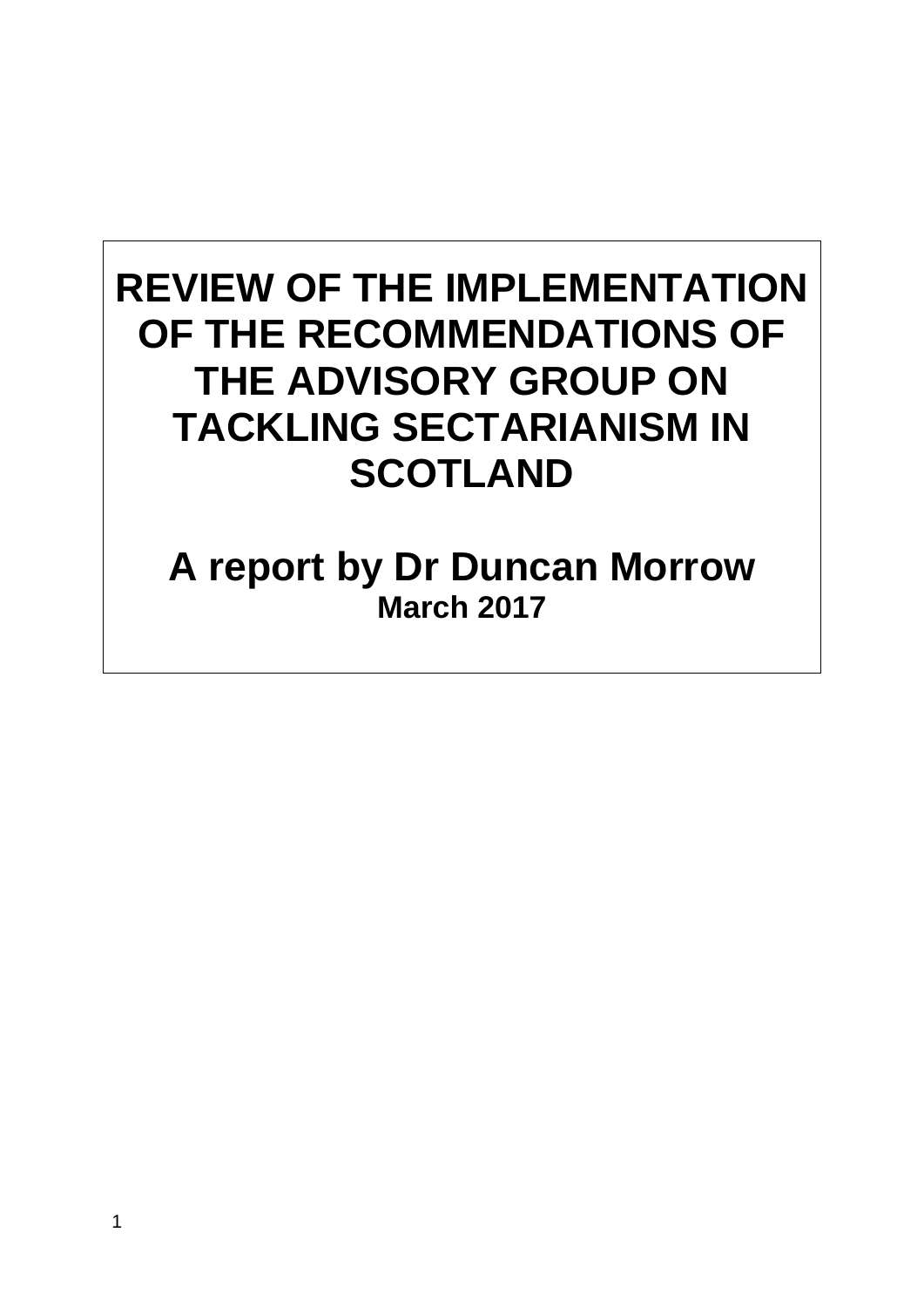#### **Foreword**

Sectarianism has had real consequences in Scotland and remains an issue which needs to be addressed through the continuation and development of positive action. It exists in a variety of complex relationships within and between political, social and economic forces. From political, social and religious roots, it has evolved and adapted, surviving as a factor in communities, in organisations, in attitudes and relationships.

In May 2015, the independent Advisory Group on Tackling Sectarianism in Scotland (the Advisory Group), reported its findings, conclusions and recommendations reflecting the evidence gathered over three years. The Advisory Group had set out to consider two key questions 'How does sectarianism manifest itself in Scotland now?' and 'How can we best deal with its consequences?' and I feel that the conversations, community action and research that took place during the lifespan of the Advisory Group and beyond to the present day, has taken us closer to finding answers to these questions.

The recommendations of the Advisory Group were aimed at a range of organisations and sectors across Scotland and we were clear that a culture of responsibility was vital if we were to move this issue forward in a positive way and promote good relations at individual and community level. This could only be successful if key figures and organisations from across civic Scotland were engaged and willing to provide positive leadership.

I am very grateful that 18 months on from the publication of the Advisory Group's final report, the Minister for Community Safety and Legal Affairs invited me as the former Chair of the Advisory Group to review the progress that has been made across all of the sectors that the recommendations were aimed at.

Evidence remains extremely important and the work taken forward during the lifetime of the Advisory Group, and continued since, by a programme of community based work has developed the most extensive understanding we have had of sectarianism in modern Scotland. Being able to work from an evidence base is crucial to engage and to approach the subject which can create polarised opinion.

The work of the community projects has emphasised the varying degrees of opinion on sectarianism, with some communities opening up and being willing to address the issue, and others not engaging or denying there is a problem. This work has shown that there is no easy answer and no one-size fits all approach that can be taken but that a series of approaches are necessary and even welcomed at times to allow engagement and time for confidence to grow, sometimes in individuals and other times in communities as a whole.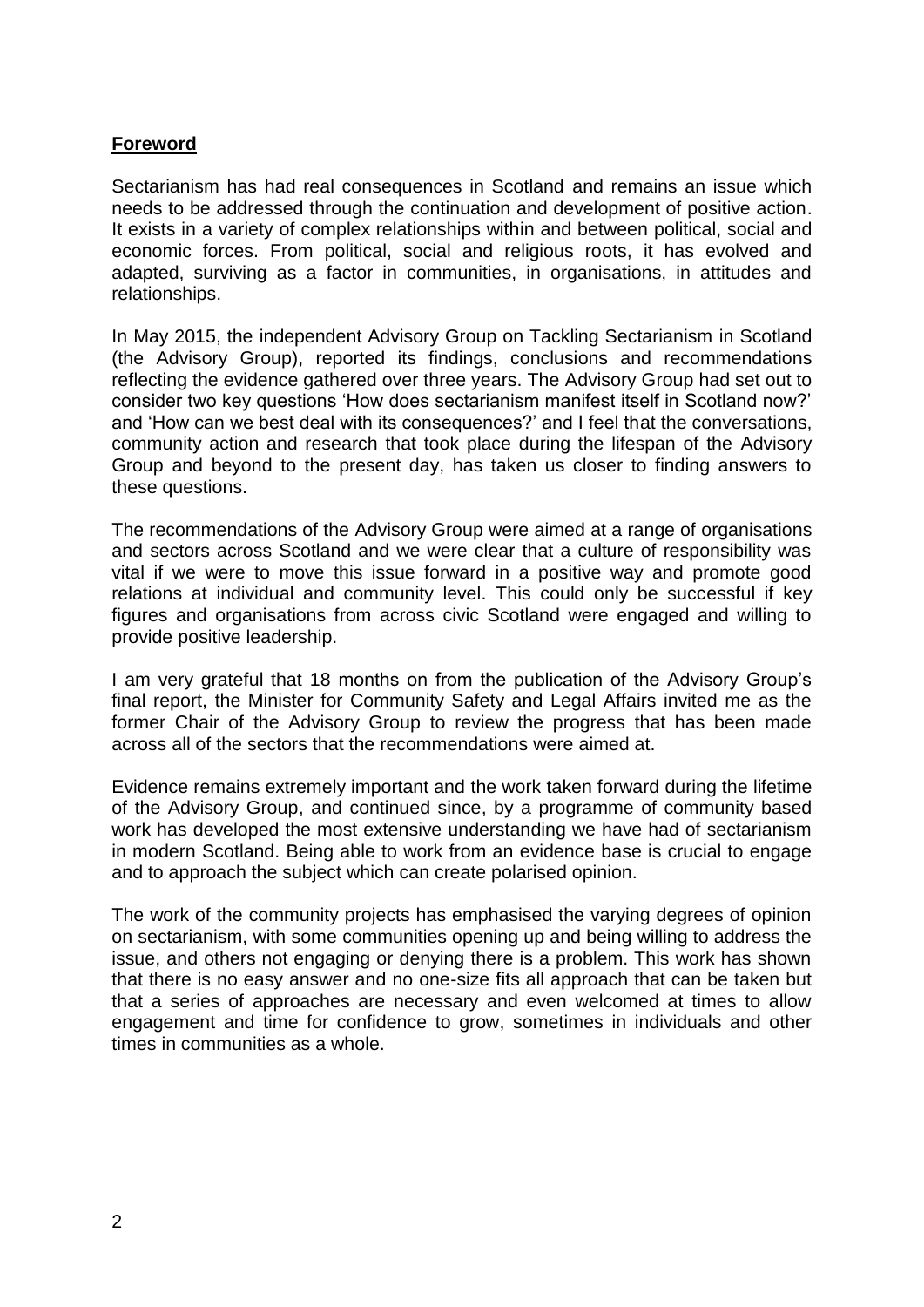When the Minister tasked me with reviewing the recommendations I made contact with all relevant agencies and organisations previously contacted by the Advisory Group and essentially those who were responsible for taking forward recommendations. Letters were sent to each organisation in October 2016 with contact continuing to be made and responses received up to and including late January 2017. The content of this report is based on the evidence gathered through this process.

In conclusion, I do not believe that sectarianism is the biggest problem facing Scottish society. But I do believe that it remains a deep-rooted and serious problem which continues to manifest itself in areas across Scottish society. Work taken forward over the past few years has demonstrated that this issue can be properly addressed through active leadership and concerted effort, but that requires leaders to stand up and be counted and to use their influence in a positive and constructive way. While there is some evidence that this is happening, there is also evidence that a culture of denial exists in some areas, and that this culture remains an obstacle to progress.

Dr Duncan Morrow March 2017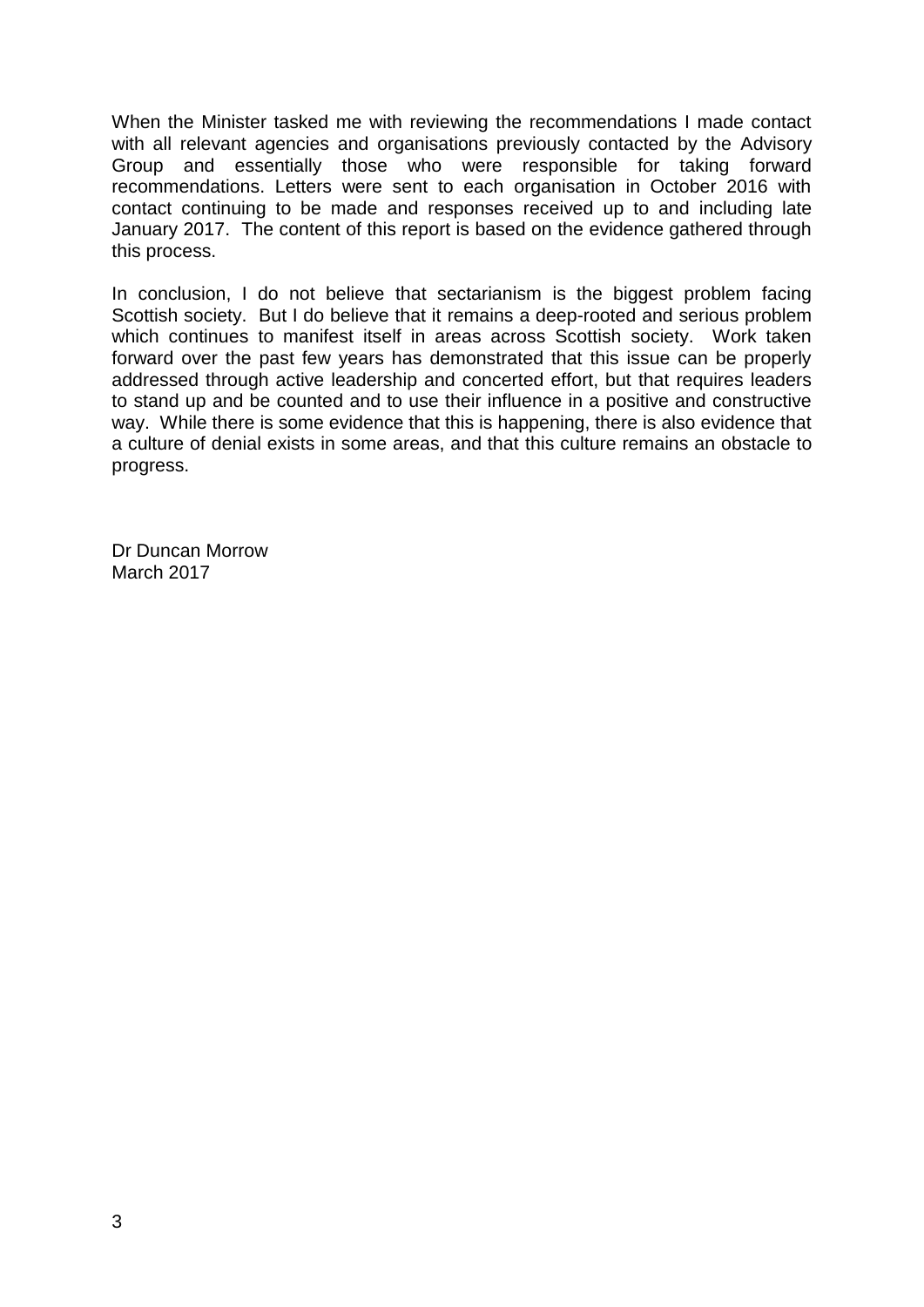# **Contents**

| Section 1: Remit                                                                                                                                                                                                                                                                                                                                                                                                                                                                                                            | Page 5                                                                                                                                              |
|-----------------------------------------------------------------------------------------------------------------------------------------------------------------------------------------------------------------------------------------------------------------------------------------------------------------------------------------------------------------------------------------------------------------------------------------------------------------------------------------------------------------------------|-----------------------------------------------------------------------------------------------------------------------------------------------------|
| <b>Section 2: Advisory Group Recommendations and Responses</b><br>• Research<br>Churches<br>$\bullet$<br>Football<br>$\bullet$<br><b>Marches and Parades</b><br>$\bullet$<br>Convention of Scottish Local Authorities (COSLA)<br>$\bullet$<br><b>Local Authorities</b><br><b>Education Scotland</b><br>$\bullet$<br>Media<br>$\bullet$<br><b>Community Projects</b><br>$\bullet$<br>Justice<br>$\bullet$<br><b>Scottish Government</b><br>$\bullet$<br><b>Working Definition</b><br><b>Scottish Parliament</b><br>$\bullet$ | Page 6<br>Page 6<br>Page 8<br>Page 10<br>Page 12<br>Page 13<br>Page 13<br>Page 15<br>Page 16<br>Page 16<br>Page 19<br>Page 21<br>Page 23<br>Page 24 |
| <b>Section 3: Finding and Recommendations</b><br><b>Blame and Denial</b><br>$\bullet$<br>Mainstreaming<br>$\bullet$<br>Football<br>$\bullet$<br><b>Education and Young People</b><br><b>Other Issues</b><br>$\bullet$                                                                                                                                                                                                                                                                                                       | Page 26<br>Page 26<br>Page 27<br>Page 29<br>Page 32<br>Page 33                                                                                      |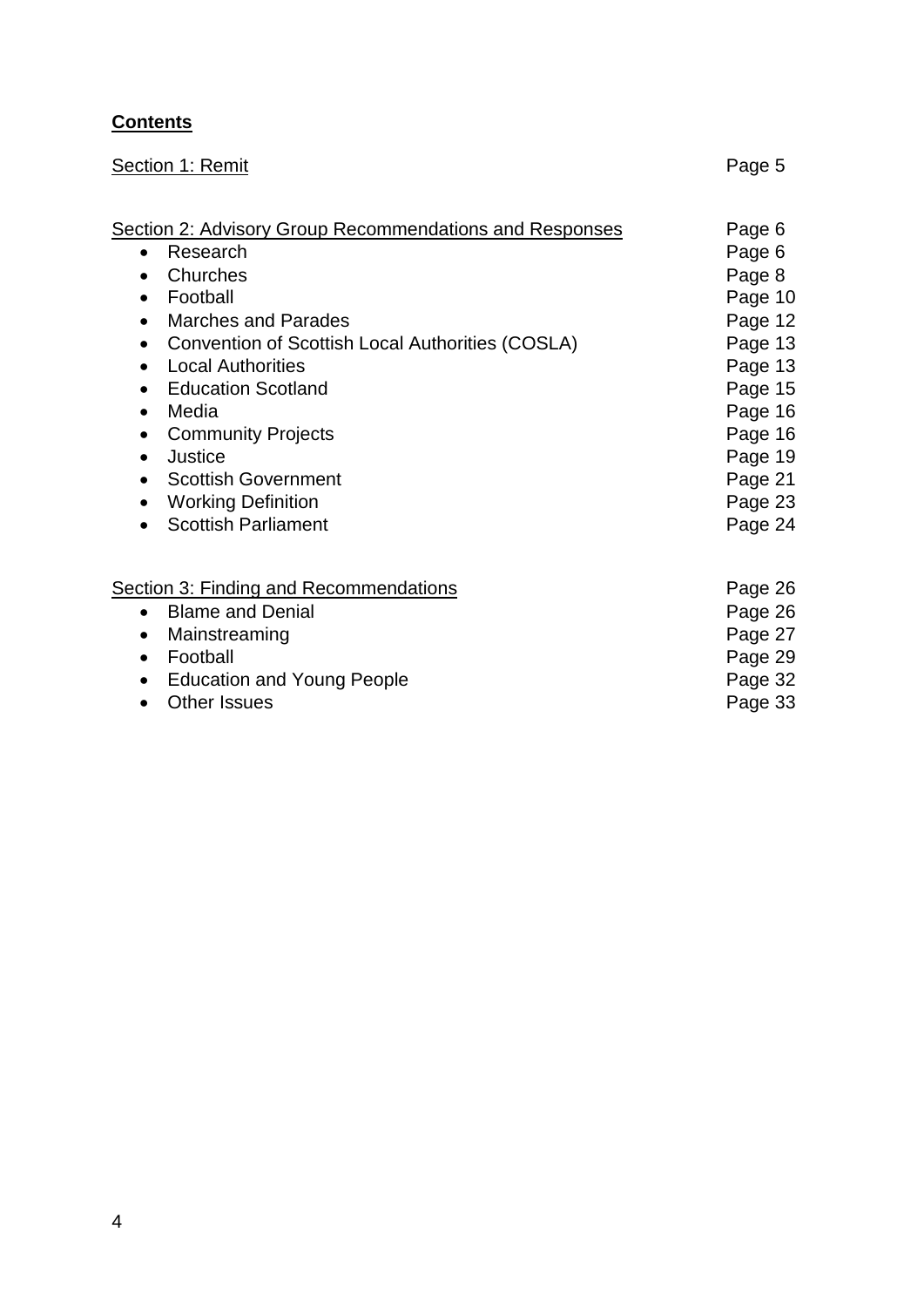#### **Section 1: Remit**

The remit that I was given for the Review of the implementation of the recommendations of the Advisory Group was:

To review the progress that has been made in the implementation of the recommendations of the independent Advisory Group on Tackling Sectarianism in Scotland, and to provide Scottish Ministers with a report highlighting both progress and good practice and areas where further work is required.

Specifically to:

- Obtain updates from all of the organisations and sectors which were identified in the Advisory Group's report as needing to take action to tackle sectarianism in Scotland
- Highlight good practice and identify examples of good leadership which have been shown in relation to advancing the recommendations made by the Advisory Group.
- If time allows, look at examples of good practice and good leadership which are outwith the scope of the Advisory Group recommendations.
- Identify areas where progress and leadership are lacking and where sectarianism has been allowed to go unchallenged.
- Highlight what further action is required to tackle sectarianism in Scotland and who is best placed to deliver this.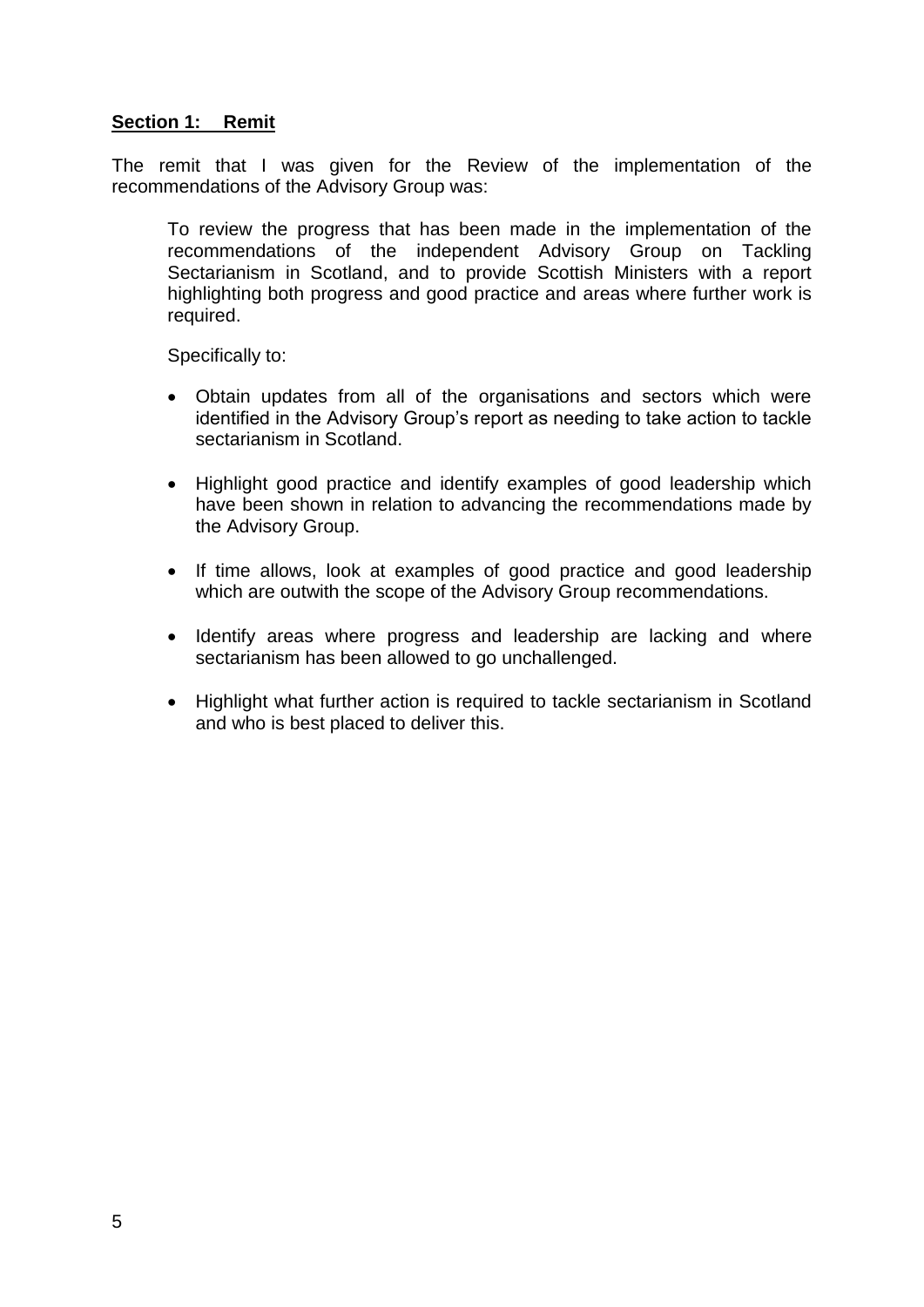# **Section 2: Advisory Group Recommendations and Responses**

In this section I will set out the specific recommendations made by the Advisory Group and discuss the responses that I received to my requests for updates on progress towards these. The numbers given for each recommendation are the references to these that appeared in "Tackling Sectarianism and its Consequences in Scotland: Final Report of The Advisory Group on Tackling Sectarianism in Scotland" published in May 2015. The full report can be found here: <http://www.gov.scot/Resource/0047/00477619.pdf>

#### **Research**

**Recommendations:**

**5.7.1 Focus on the role of gender in both sectarian victimisation and in the 'handing down' of sectarian attitudes through role models and family traditions.** 

**5.7.2 Focus on better understanding of sectarian articulation and understanding on social media - potentials for exacerbate or ameliorating.** 

**5.7.3 Further understand the relationship between sectarianism and football top level, youth football - and what can be done to address this.** 

**5.7.4 Better understand what we have termed as the polite, educated forms of sectarianism as a means to uncover in professional life in Scotland the roots of what has been described to us as a permissive environment that tacitly sanctions the more overt expressions of sectarianism.** 

**5.7.5 Investigate the economic impact to organisations, business and geographical area associated with sectarianism.** 

**5.7.6 Ensure the final community project reports, when collated, are used as community practice and practical knowledge alongside the review of evidence.**

#### **Responses to the Review**

Community projects have continued to produce important and innovative models of practice which have helped to both gather evidence about sectarianism in Scotland and tested different approaches to tackling the issue which helps to tailor the intervention to the specific problem.

The Action on Sectarianism website has been an invaluable tool, both for connecting emerging community projects working in this field to create partnerships and active learning with other likeminded organisations, and as a publicly available common space for sharing resources and research, debating issues and priorities and developing practical interventions. Primarily focussed on young people and youth work, the website has the capacity to act as a repository of best practice for people engaged in tackling sectarianism in many capacities. It can also be seen as a model for the development of learning resources for other equalities issues.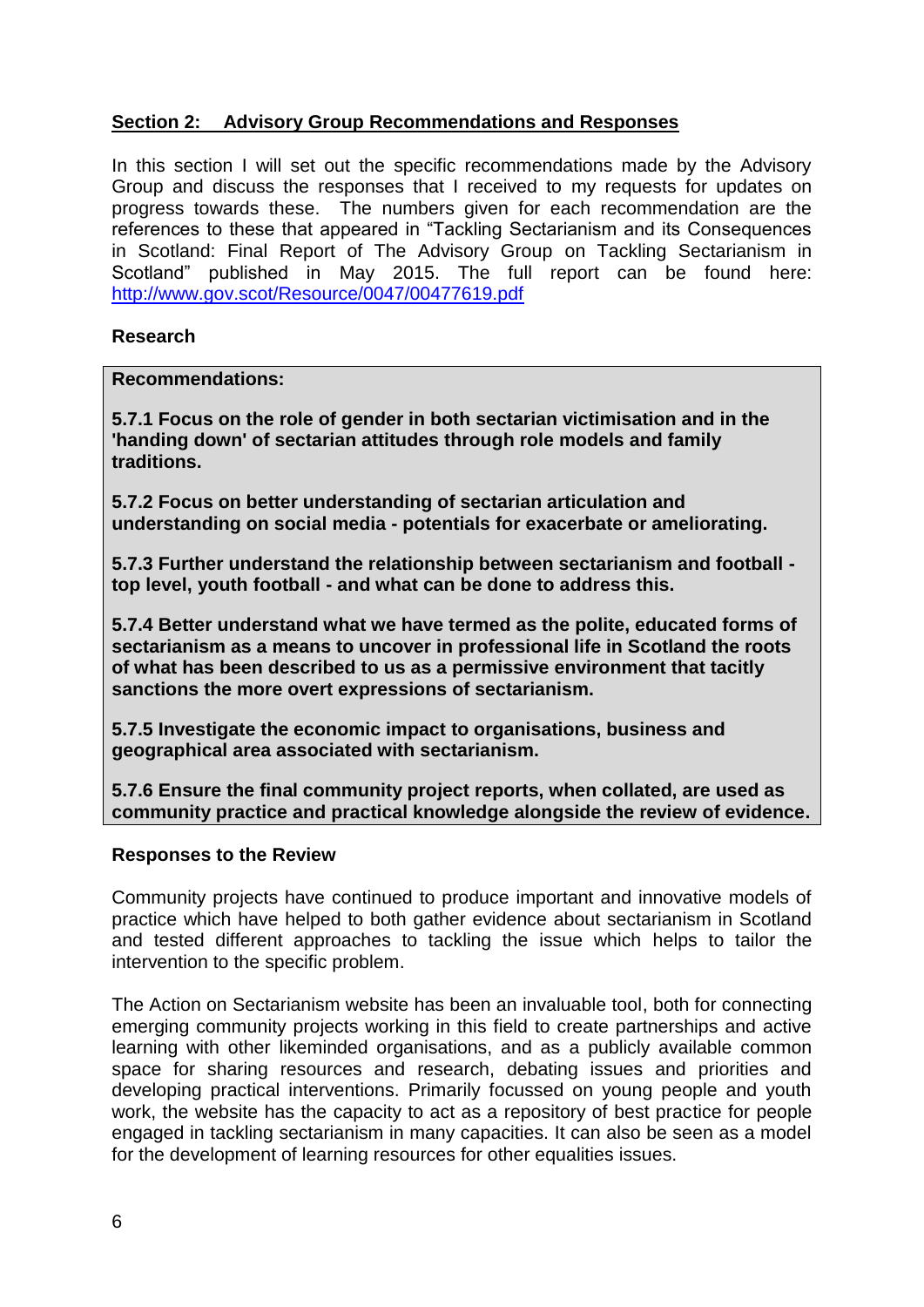Among the most interesting innovations has been the development of the educational resource 'Religion, Migration and Society in the making of Modern Scotland' through collaborative partnership between the Scottish Government, Education Scotland, YouthLink Scotland, Stewartry and the Citizens Theatre. The resource is a timeline which clearly illustrates the central impact and influence of religion and migration on Scotland through history and how this continues to shape modern Scottish society, it can be found at:

[https://www.actiononsectarianism.info/adults/about-sectarianism/history.](https://www.actiononsectarianism.info/adults/about-sectarianism/history)

The Voluntary Action Fund (VAF), organisations working to tackle sectarianism and the Scottish Government have developed the 'Scotland: No Place for Sectarianism' Evaluation Tool. The aims of the tool are:

- To develop a more accurate and sophisticated understanding of sectarian attitudes and behaviour, highlight the impact on people's lives in Scotland today and identify what works in tackling it.
- To enable the Scottish Government and VAF to assess the overall impact of this funding programme.

Using the guide, every organisation funded under the Scottish Government's Tackling Sectarianism Fund was encouraged to:

- Properly plan their own project evaluation.
- Gather consistent evidence through their project work.
- Share valuable learning across the Programme.

Prior to this Review, the Scottish Government conducted a literature review of all available evidence to establish what this told us and to identify gaps that needed to be filled. The review was published in 2013. A subsequent update was published in 2015 following publication of commissioned work by the Advisory Group and Scottish Government's Justice Analytical Services in February 2015, and can be found at: [http://www.gov.scot/Publications/2015/05/5191.](http://www.gov.scot/Publications/2015/05/5191)

Three main pieces of new academic research were commissioned (and included in the updated literature review above):

- Gathering nationally representative public attitudes data on sectarianism via the annual Scottish Social Attitudes (SSA) survey. <http://www.gov.scot/Publications/2015/02/5330>
- Qualitative research in communities where sectarianism was perceived to exist, either currently or historically, undertaken by a team of academics led by the University of Stirling. <http://www.gov.scot/Publications/2015/02/9920>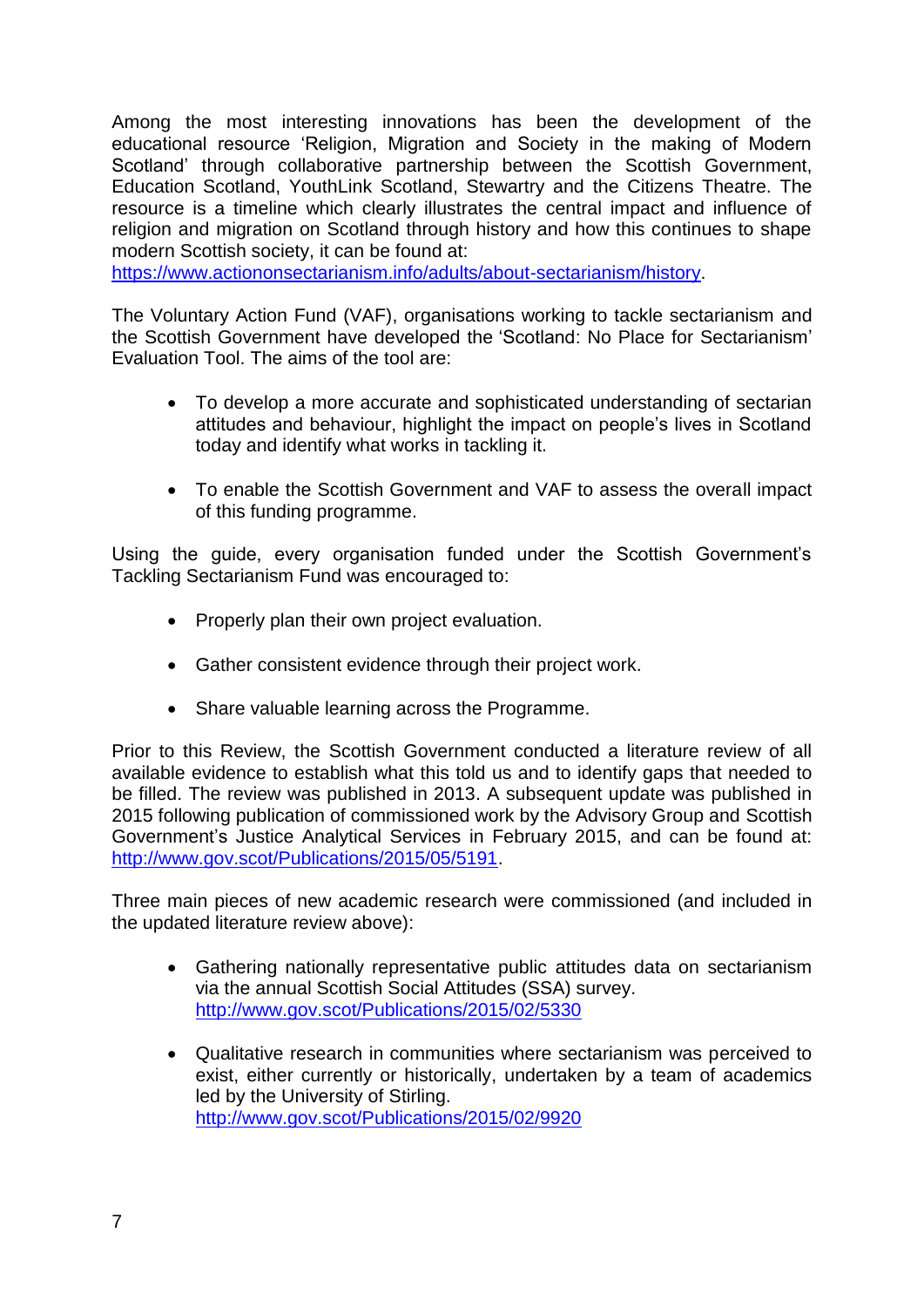• Research into the community impact of public processions undertaken through the University of Stirling. <http://www.gov.scot/Publications/2015/02/3769/0>

In addition, a recent independent report on marches, parades and static demonstrations in Scotland was conducted by Dr Michael Rosie and published in October 2016. The report included recommendations to build on existing work in this area and the final report can be found at: [http://www.gov.scot/Resource/0050/00506722.pdf.](http://www.gov.scot/Resource/0050/00506722.pdf)

#### **Churches**

#### **Recommendations:**

**5.7.7 Affirm cooperation where it exists, and encourage it where it has yet to emerge, including the provision of opportunities for people to learn about one another's history, tradition and practice. Too often people have a view of others' faith that is founded on inaccuracy and ancient prejudice.** 

**5.7.8 Ensure local action is seen to be the priority, but also affirm this work through symbolic statements and actions at a denominational level to demonstrate the commitment to on-going co-operation and opposition to sectarian behaviour from all of Scotland's churches.** 

#### **Responses to the Review**

The Review received responses from Action of Churches Together in Scotland (ACTS), the Moderator of the General Assembly of the Church of Scotland, the Primus of the Scottish Episcopal Church, and the Catholic Archbishop of Glasgow.

The recommendations for the Churches were targeted at two way co-operation and a sense of learning from each other. From the responses I received, I was made aware of positive symbolic and practical co-operation developing between the Church of Scotland and the Catholic Church.

The Churches identified a subtle form of sectarianism happening wherever assumptions are made about a particular denominational religious affiliation as linked with a set of political views or cultural identity. Clearly, members of all Christian denominations held a diversity of view on the constitutional question addressed in the recent Scottish Independence Referendum, in line with the population as a whole. At the same time, the perception that this question could take on sectarian avenues remains, although there is no current evidence to support this.

From the responses received, it is clear that Churches are aware of the consequences of sectarianism for wider society and have committed to work over the long term to create a better level of co-operation and understanding from one another and others. The 'In Wi' the Mix' project (partnership between Faith in Community Scotland, Conforti Institute and Place for Hope), funded through the Scottish Government, has had a catalytic effect, bringing together Church leaders at local and national level in a more regular way to hold structured discussions on this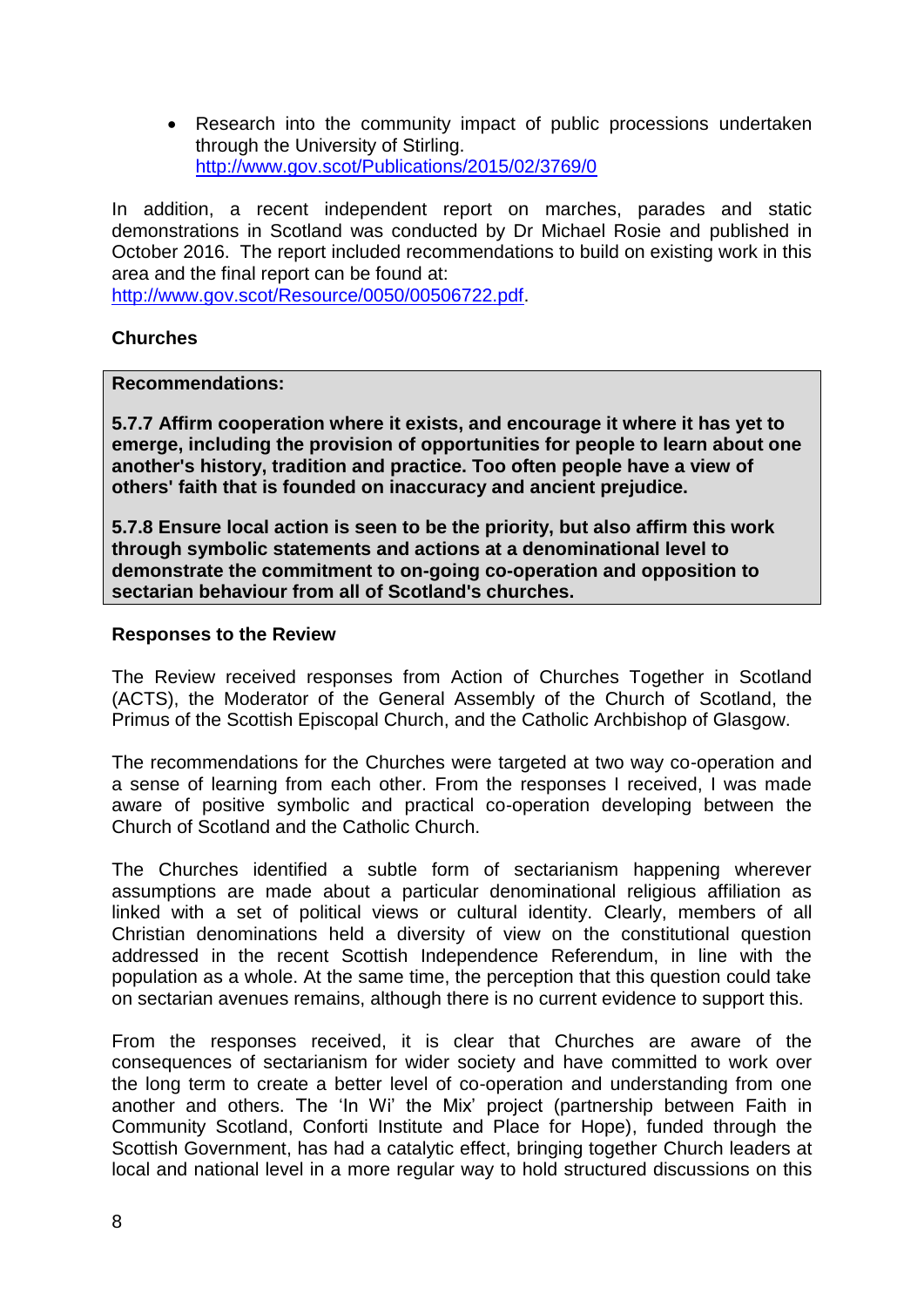issue. The project is still looking at proposals to bring together trainee priests and ministers to learn from each other. Additionally:

- The Church of Scotland reported that the Very Rev. Dr Sheilagh Kesting, former Moderator of the General Assembly of the Church of Scotland and former Church of Scotland Ecumenical Officer, has been made a Dame of the Order of St Gregory the Great by Pope Francis in recognition of good work between the Church of Scotland and the Catholic Church.
- The Scottish Episcopal Church responded by saying they recognise and deeply regret the sharpness of Protestant-Catholic sectarianism as it is experienced, particularly in the west of Scotland and in the context of football. They also raised an awareness of the more subtle and 'polite' expressions of sectarianism which can be discerned elsewhere.
- The Ecumenical Relations Committee of the Church of Scotland continues to work collaboratively with the Roman Catholic Church in Scotland through the Joint Commission on Doctrine.
- Churches are active partners in the work of 'In Wi' the Mix' and indicated that time has been spent supporting Church leaders at local and national level to build friendships, which then encourages communities to do the same.
- Most clergy feel they are deeply committed to the building of a reconciled and inclusive society but many find that there is no effective process or forum through which they can discuss the presence of parades in their communities.
- The Archbishop of Glasgow welcomed the Advisory Group's definition of sectarianism offered in their final report. He put emphasis on the work of ACTS, as well as co-operation between churches at the local level. The Archbishop provided us with some examples of this work, with a highlight being Ecumenical Chaplaincy work within the Scottish Prison Service, hospices and care homes. Catholic Church leaders work with other Church and faith leaders, especially when important issues confront society, and are currently engaged with the ecumenical 'In Wi' the Mix' project.
- ACTS work in co-operation with partners and helps to facilitate ecumenical understanding, fellowship and mutual trust amongst Scotland's Churches at a national level. ACTS acknowledged that past actions of some churches had contributed to sectarianism but highlighted that now there are good examples of reconciliation and present-day ecumenical work. However, there is more work to do and Churches must play a role in this.
- The response from ACTS also illuminates worries around the possible repeal of the Offensive Behaviour at Football and Threatening Communications (Scotland) Act 2012, affirming concerns that any change made to the legislation could be perceived as "legitimising" sectarianism.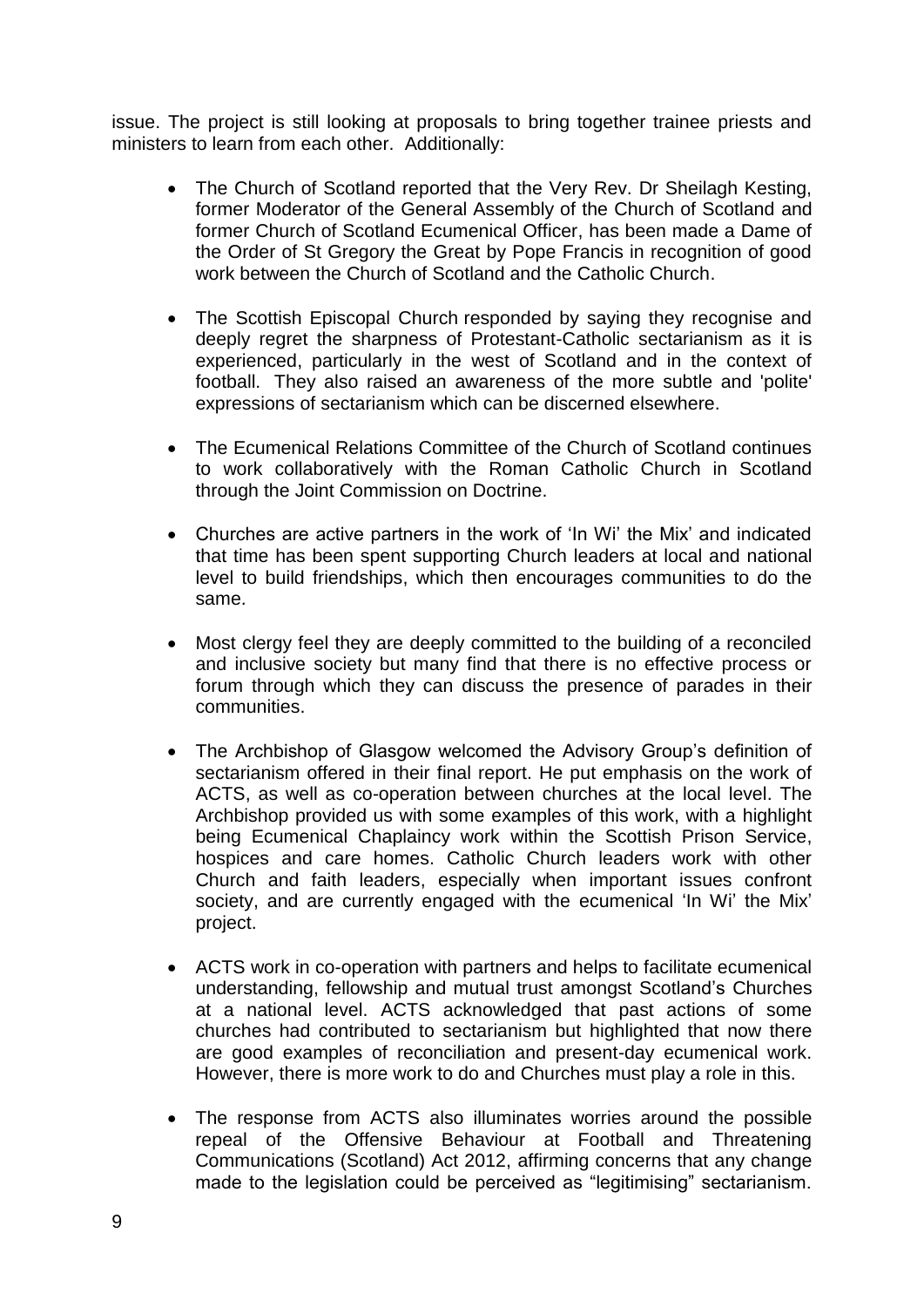They are of the belief that implications of any repeal or amendment to the Act would require careful and expert investigation.

# **Football**

#### **Recommendations:**

**5.7.9 We wish to reaffirm the recommendations made in our Interim Report (paragraphs 6.65 to 6.73) all of which remain valid.** 

**5.7.10 The football authorities and clubs should proactively work to address the close association in public perception of football in Scotland with sectarianism through direct programmes of intervention, clear anti-sectarian messaging and active and visible leadership in partnership with other agencies such as local government, youth work, schools, police.** 

**5.7.11 Respond to our question of 'if not strict liability then what?' It is clear that a strategic and measured response to Scotland's remnants of sectarian attitudes and behaviour cannot succeed without squarely addressing the sectarian problems within and around football.** 

### **Responses to the Review**

A joint response was received from Scottish football authorities - the Scottish Professional Football League (SPFL) and the Scottish Football Association (Scottish FA). The SPFL responded on behalf of their member clubs and I met officials from the SPFL and the Scottish FA:

- The SPFL and Scottish FA explained that they are working closely with Active Scotland, a division within the Scottish Government, to look at responses to unacceptable conduct, including sectarian behaviour, such as extending rules applicable to unacceptable conduct. They indicated that tougher rules applicable to unacceptable conduct were approved in June and July 2016 and revised guidance will be introduced which will 'raise the bar' for clubs to demonstrate they are doing all they can to prevent unacceptable conduct and deal with it appropriately when it does occur.
- There has been positive work with Supporters Direct Scotland (SDS), encouraging wider use of Supporter Liaison Officers (SLO). The Scottish FA has invested £30,000 of funding, matched by the Scottish Government, to extend the SLO programme across Scotland.
- A Scottish FA Diversity and Inclusion Manager has been appointed to work with relevant organisations and to create a co-ordinated programme of education to serve the whole of Scottish football. At the time of writing they were also considering a public awareness video, a match ticket distribution project to minimise risk of unacceptable behaviour, and an education and awareness programme.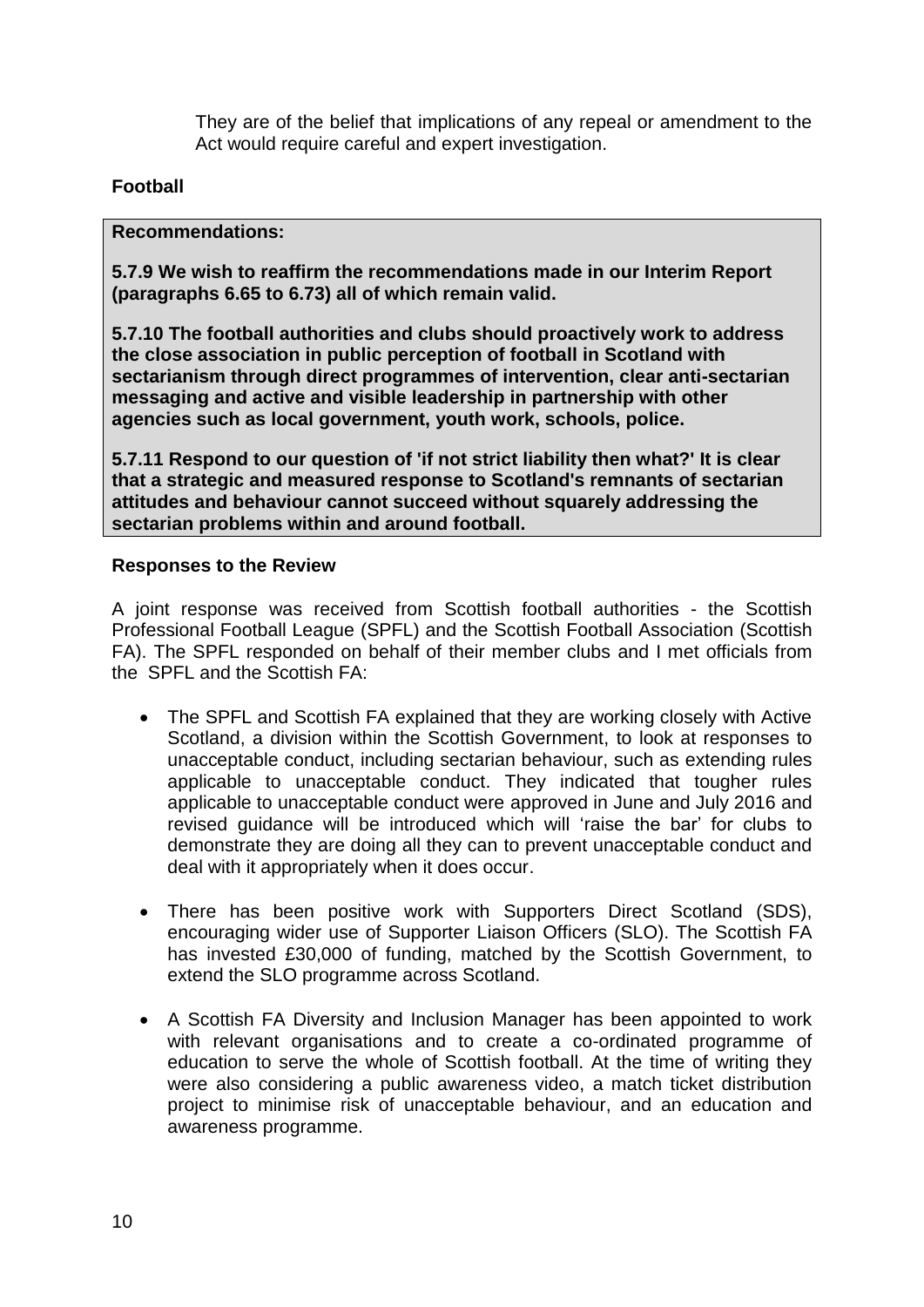- At the meeting I attended with the SPFL and the Scottish FA, they indicated that they believed public perception of the problem of sectarianism at football was not the same as the reality. They were of the view that football is not responsible for what they see as a societal issue. However, in making this claim they also appear to be using the categorisation of the issue as 'societal' as a way of distancing themselves from the need to take anything more than the most tokenistic action to address sectarianism. It needs to be clearly kept in mind that Scottish football is very much part of Scottish society and needs to take full responsibility for tackling the offensive and abusive behaviour that occurs within the commercial spaces (football stadia) that they own, operate and govern.
- The SPFL and the Scottish FA explained that they look at a range of unacceptable behaviours of which sectarianism is just a very small part – pyrotechnics, for example, being seen as a much more prevalent issue from their perspective. There have been a number of rule changes introduced by both the SPFL and Scottish FA. Clubs are expected to take all reasonably practical steps to prevent unacceptable behaviour but now they also look at what happened after the match, for example, whether the club's actions resulted in banning supporters because of their unacceptable behaviour. They believe that the bar for Clubs to meet has been set very high.
- The SPFL and the Scottish FA now both claim they have independent, robust systems in place for dealing with unacceptable behaviour, with guidance to accompany the new rules. The SPFL are now looking to introduce evaluation and monitoring of unacceptable conduct at football for the start of the new 2017-18 football season. These changes need to be approved by the SPFL Board.
- The Scottish FA disciplinary system has been in place for 5 years and there has as yet been no formal evaluation of how effective this is. However, there are annual reviews of efficiency and speed of dealing with cases and success rate of cases prosecuted.
- The SPFL and Scottish FA told me that they believe there have been no incidents of mass sectarian singing in Scottish football in the past year. They believe that Scottish football has come a long way since the 'shame game' five years ago. They also expressed the view that sectarian singing is not a problem at Scottish games and, in fact, it is the perception of it that is the problem, with this perception being very different from the reality. They believe the media has an important role to play in fuelling the perception of sectarianism in Scottish football and they believe the use of language and terms like 'battle' and 'war' before big derby matches intensifies the feelings between sets of supporters.
- Interestingly, when I raised the fact that a recent survey conducted by the international players' union FIFPro showed that 32% of Scottish football players felt they had been threatened by fans on match days and nearly a quarter of players in Scotland reported that they had experienced discrimination by fans on a matchday (23% against the global average of 5%),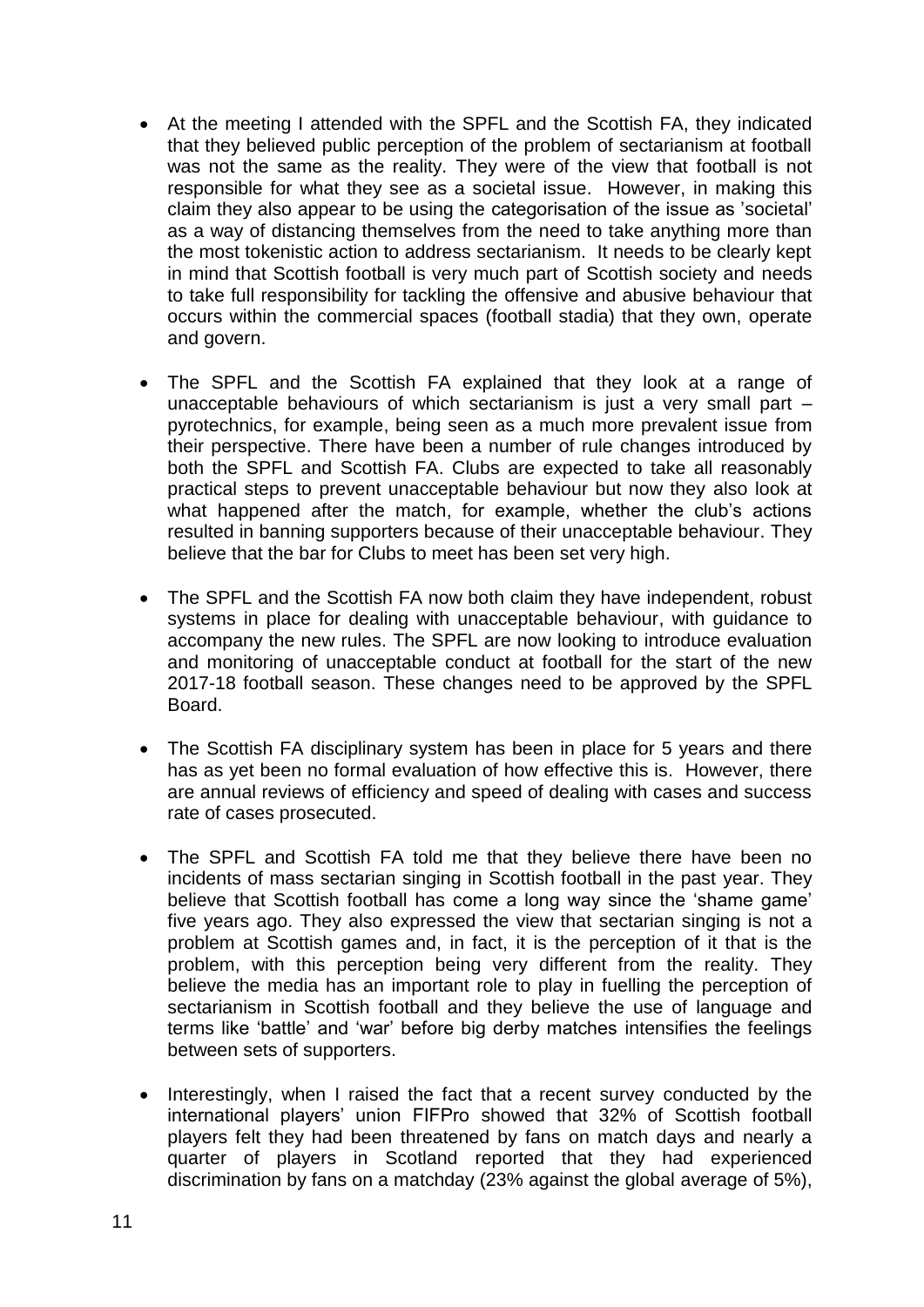the SPFL and Scottish FA stated categorically that they did not recognise the findings. They also expressed shock at the publication of the report. They stated that players have since come out and said they don't recognise the findings. They felt confident that there was no abuse of players in Scotland at matches as no cases have ever been presented to the Scottish FA or SPFL by the player's union. They asserted that football players in Scotland are not exposed to the same levels of abuse at home as players are on the continent – such as coins being thrown and aggressive verbal abuse from supporters. The survey outcomes are available here:

<https://www.fifpro.org/news/first-global-employment-report-unveiled/en/>

#### **Marches and Parades**

#### **Recommendations:**

**5.7.12 Organisations convey the key messages of their parades through dialogue in and with local communities. Dialogue will also give an opportunity for local communities to present their views.** 

**5.7.13 Scottish Government enter a dialogue with local communities and community planning partnerships which affirms and respects the rights of religious and political expression and the rights of communities not to be unreasonably disrupted.** 

#### **Responses to the Review**

Responses were received from Police Scotland and the Grand Orange Lodge of Scotland (Orange Order), who referenced their previous response to the Advisory Group's interim recommendations, submitted in October 2014, and provided a new copy of that previous response. They also referenced their input into the independent review of marches, parades and static demonstrations, carried out by Dr Michael Rosie, and meetings with officials from the Scottish Government's Community Safety Unit (CSU) since the publication of that report. There was also acknowledgment from the Grand Black Chapter of Scotland, but no follow up response, responses received:

- Police Scotland indicate that all divisions are engaging with partners and event organisers during the planning and facilitation of statutory marches and parades, utilising partnership working. The deployment of police resources is based on intelligence to the threat and risk posed.
- Several Police divisions reporting decreases in police resources as stewarding levels and skills improve. For example, the Annual Boyne Parade, in Lanarkshire Division on  $9<sup>th</sup>$  July 2016, was resourced with 225 less officers than the year before.
- Local Authorities are effectively sharing application forms, providing time for discussions and assessments to be made in stewarding, conditions and Temporary Traffic Regulations Orders. This has all resulted in Positive working relationships.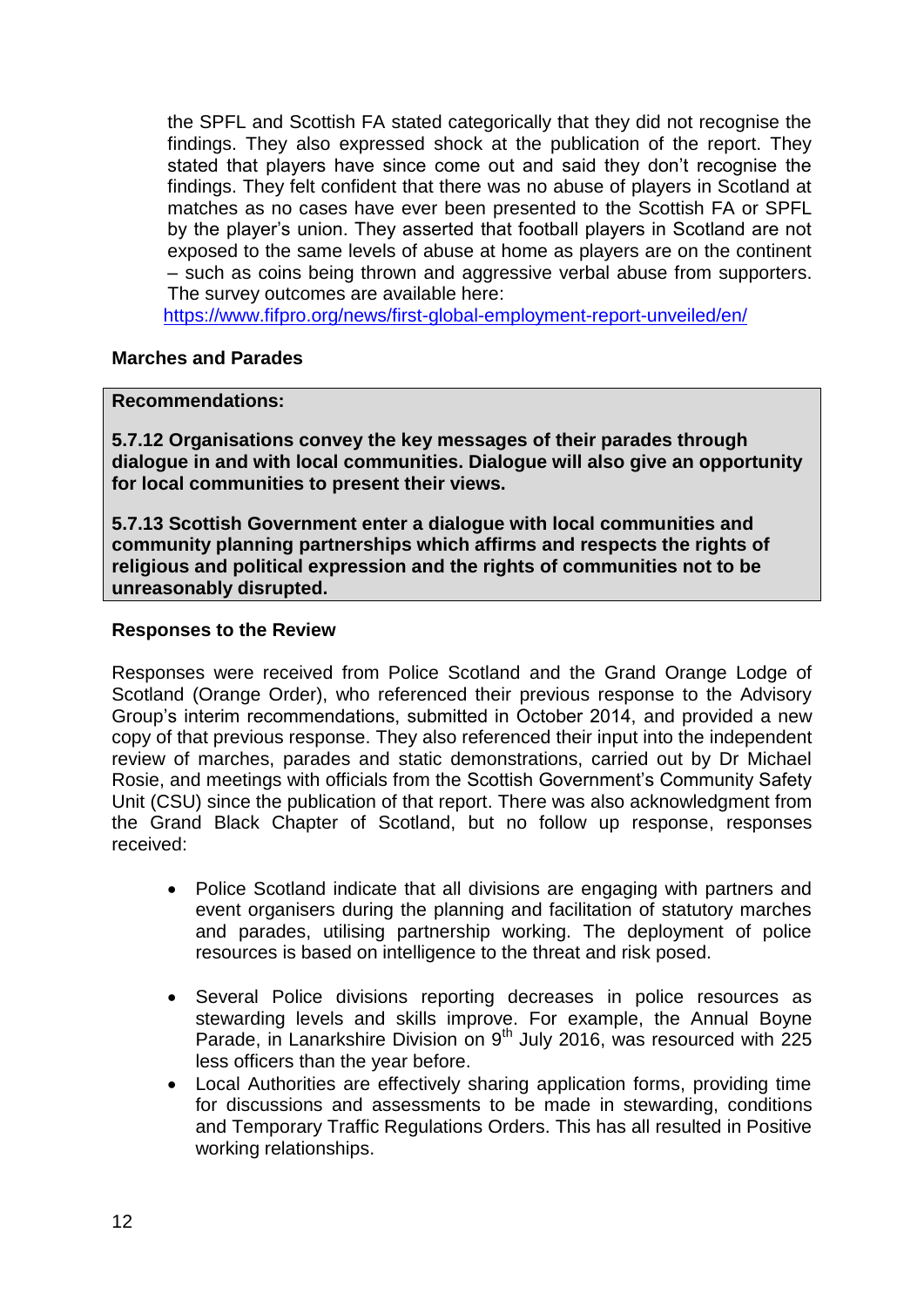• In many cases routes have been the main bone of contention, with a minimal number of parades being refused by the Regulatory Committee. Protest Liaison Officers have been utilised in the planning process of several larger scale or contentious applications, with a positive impact on the outcome.

The Orange Order response raised a number of key recommendations included in Dr Rosie's report on marches, parades and static demonstrations where further engagement and clarification from partners is felt to be required, including on the notification period and response times from local authorities, community engagement and funding to eradicate public perceptions, a single gateway for notification and training with Police Scotland, and Temporary Traffic Regulation Orders (TTROs).

The Orange Order stated that they were willing to engage with the projects funded through the Scottish Government's Tackling Sectarianism Fund and would be willing to deliver further work to educate others on the true aims and meaning of 'Orangeism', if funding support was available.

# **Convention Of Scottish Local Authorities (COSLA)**

#### **Recommendation:**

5.7.14 Should work with local authorities to help empower and enable community planning to take the necessary steps to address sectarianism where and how it is found in local areas.

#### **Responses to the Review**

COSLA were invited to participate in the review but did not respond to this invitation.

In the Advisory Group's final report, there was an agreement among group members that local government should be the lead agency in taking action to address issues of sectarianism in the communities they serve across Scotland. I am not aware of any action being taken forward by COSLA to ensure this is the case.

#### **Local Authorities**

#### **Recommendations:**

**5.7.15 Develop formal guidance on addressing sectarianism at local level which takes a whole council approach though policies, training and education of staff. Where this is currently being developed the learning should be actively disseminated through local government networks for use by other local authorities.** 

**5.7.16 Use the learning from the existing community projects funded by the Scottish Government as a data source with community projects integrating their work into their wider youth work practice and training.**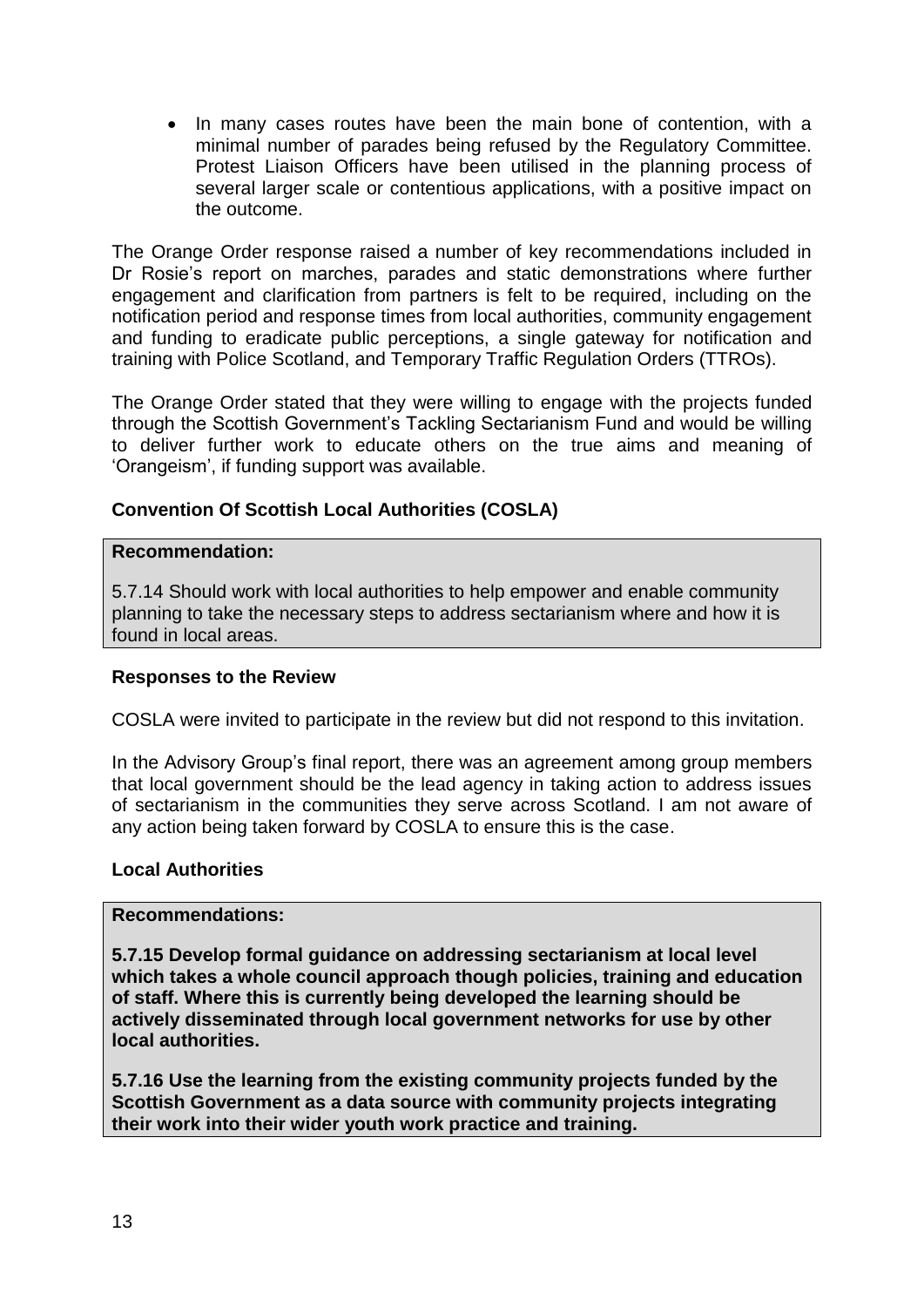#### **Responses to the Review**

Substantive responses were received from Aberdeen City Council, Angus Council, Dundee City Council, Argyll & Bute Council, Comhairle nan Eilean Siar (Western Isles Council), Dumfries and Galloway Council, City of Edinburgh Council, East Ayrshire Council, East Dunbartonshire Council, East Lothian Council, East Renfrewshire Council, Falkirk Council, Fife Council, Highland Council, Inverclyde Council, North Ayrshire Council, North Lanarkshire Council, Perth and Kinross Council, Scottish Borders Council, South Ayrshire Council, South Lanarkshire Council, Stirling Council and West Lothian Council. Glasgow City Council sent a holding response but no substantive response was received.

There was a varied response to the request for information from Local Authorities, and a wide variety of approaches adopted when addressing this issue. Given the variety of ways in which sectarianism impacts on local communities, some of this is to be expected. However, it is evident that some Councils have already significantly improved the quality of their engagement with this issue. Among the models of best practice were:

- The City of Edinburgh Council, who have engaged actively both internally and externally, developing Council-wide guidance and including antisectarianism in the Council's wellbeing strategy. The Council has also adapted and refined existing policies and procedures, for example, forms to record bullying and prejudice now have a section with categories for faith/sectarianism. In June 2015 Councillor Maureen Child hosted the first national conference on 'Tackling Sectarianism in the Workplace' and The City of Edinburgh Council were the first local authority to enter into a highprofile partnership with Nil by Mouth.
- Other local authorities, including East Ayrshire, East Dunbartonshire, Falkirk, Inverclyde, North Ayrshire, South Ayrshire, Perth and Kinross, and South Lanarkshire have developed working partnerships with groups funded by the Scottish Government. In particular, Nil by Mouth have been pivotal in translating the implications of the Advisory Group's report and recommendations into local practice.
- The majority of local authorities who responded have been involved in partnerships and workshops with at least one of the Scottish Government's funded projects over the years including; Engender, Supporters Direct Scotland, Stewartry CVS, Show Bigotry the Red Card, Central Scotland Regional Equality Council, Inverclyde Community Development Trust, Brora Learning Centre and Creativity in Care, Citizens Theatre, Sense over Sectarianism and 'In Wi' the Mix', among others. Highlights include an East Ayrshire partnership with 'In Wi' the Mix' and the active promotion of the Action on Sectarianism website within schools, youth learning centres and across partners in South Lanarkshire, who have also used the Nil by Mouth employers programme to train modern apprentices.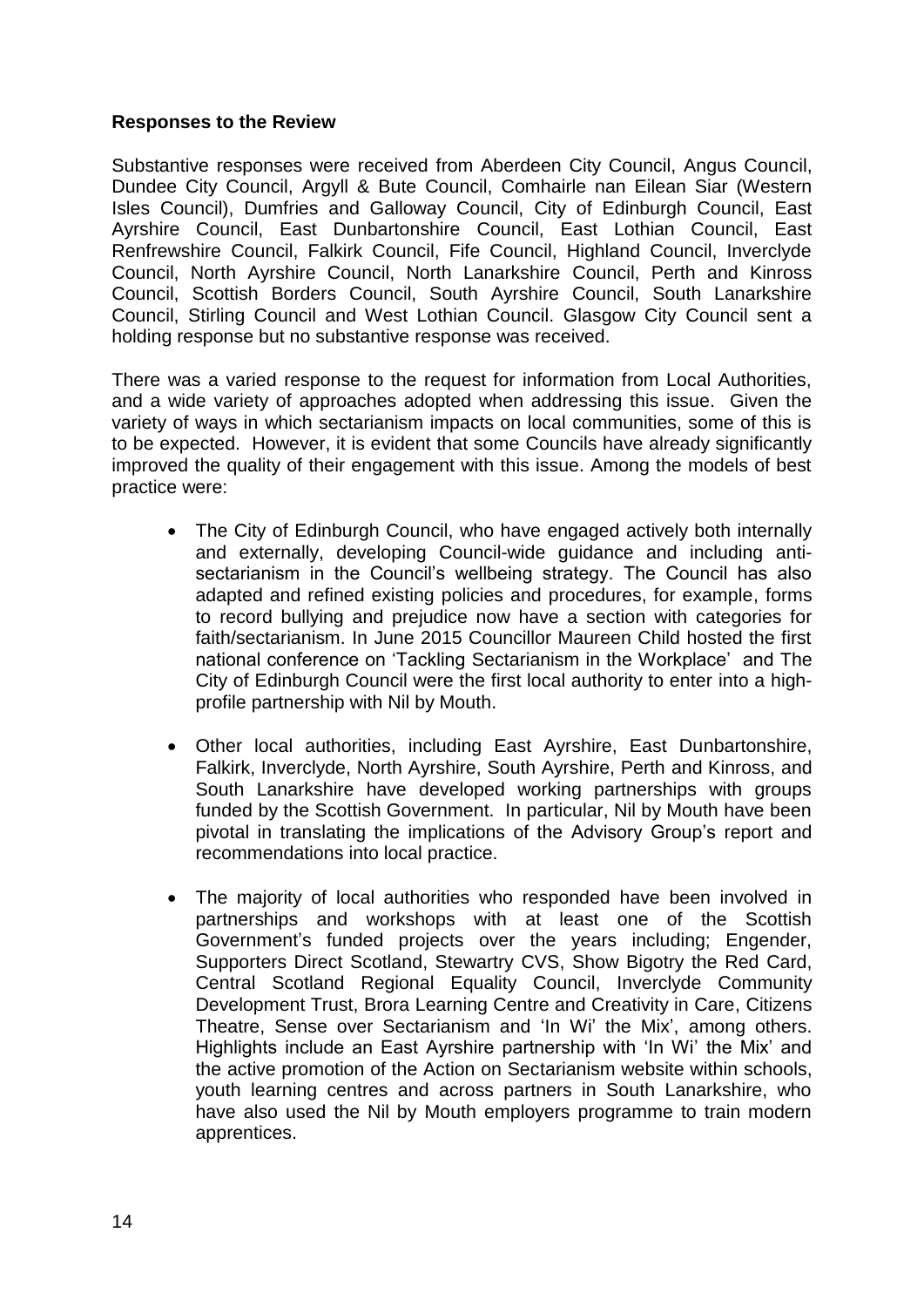• Fife Community Planning Partnership have established a hate incidents review group.

Many of the responses from local authorities underlined that equalities training is mandatory for all staff and indicated that this now includes sectarianism. Policies including dignity at work and equal opportunities are being updated accordingly and embedded into the culture at many councils. Many councils also gave examples of working with inter-faith groups and equalities champions, detailing their representation on inter-faith forums that include all major faiths.

Some local authorities, such as Argyll and Bute Council, Aberdeen City Council, Angus Council and Scottish Borders Council replied that they did they not feel that their communities had any significant issues with sectarianism.

#### **Education Scotland**

#### **Recommendations:**

**5.7.17 Ensure sectarianism is integrated into the curriculum in a clear, locally appropriate way to provide a pathway into the wider equalities work when teachers and schools have the opportunity to not only address sectarianism but build their own skills, experience and confidence.** 

**5.7.18 Aid development of all schools actively tackling the issue by producing a "Horrible Histories" style timeline of sectarianism in Scotland that can be used within schools and where appropriate the local history can be investigated.** 

#### **Responses to the Review**

Embedding equality in education remains a priority for Education Scotland. By running seminars and an internal network group Education Scotland has identified where further progress can be made with professional learning in inclusion, diversity and equality. Following the publication of the final Advisory Group Report, Education Scotland has undertaken a number of steps:

- An annotated timeline 'Religion, Migration and Society in the Making of Modern Scotland' has been developed with Youthlink Scotland and partners and is now available on the Action on Sectarianism Website.
- The creation and sharing of resources that seek to embed equality education across Curriculum for Excellence and the development and publication of learning journeys with a focus on equalities.
- A working group, including Scottish Government, was set up to consider how existing tackling sectarianism resources with a proven track record of delivery can be used effectively rather than creating new, competing resources. The outcome of this work was published on 22 February 2017 and can be found:

<https://education.gov.scot/improvement/inc22overview>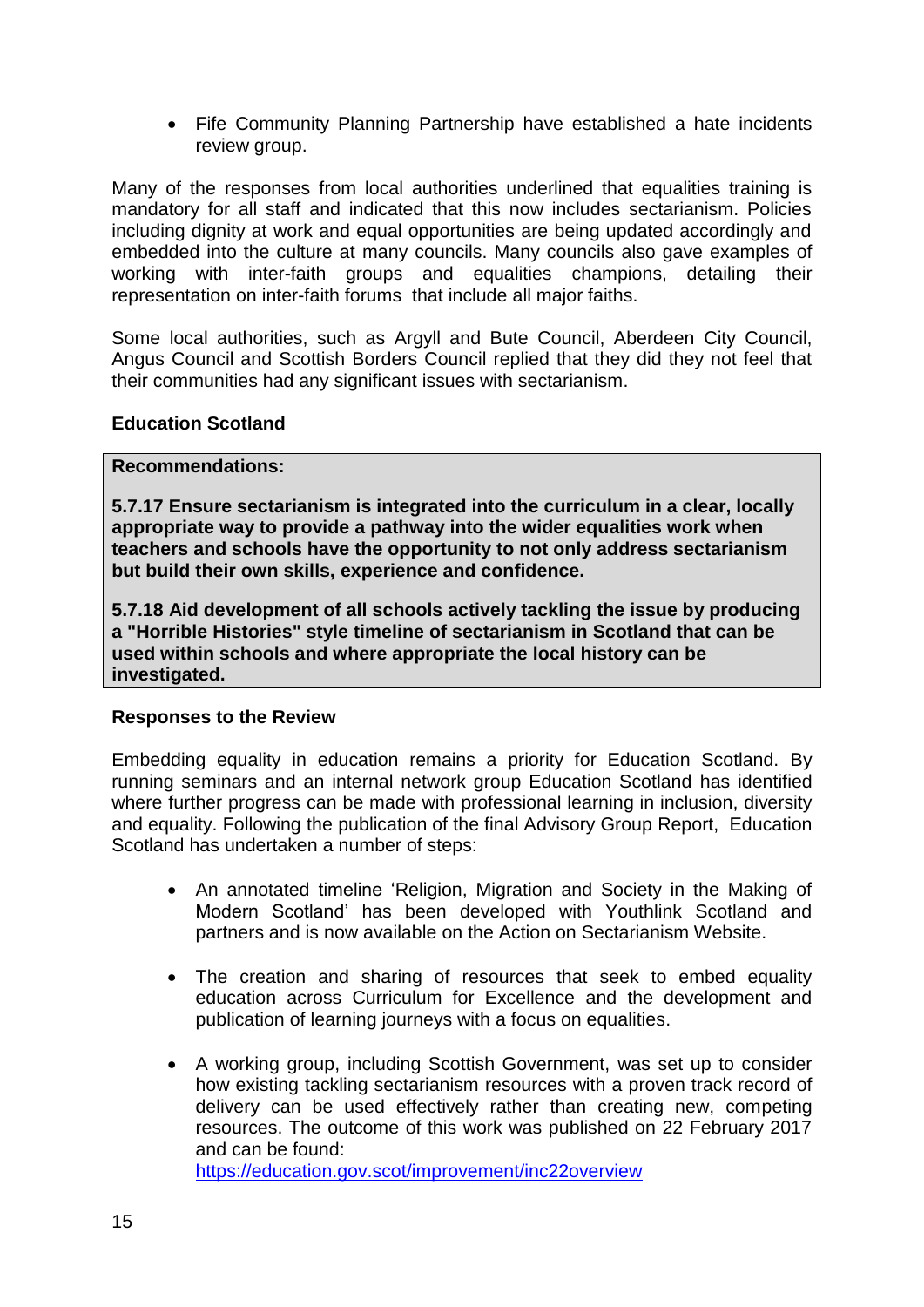A series of events aimed at tackling inequalities and encouraging schools and authorities to take account of the needs of diverse learners have been organised and delivered. These include events on supporting third sector organisations to embed and sustain work and peer learning events on equality and diversity ambassadors.

#### **Media**

#### **Recommendation:**

**5.7.19 Should make a clear commitment not to sensationalise and stoke flames of sectarianism through headlines, intensifying feeling and anxiety as seen in the lead up to the recent Celtic v Rangers league cup semi-final. This commitment should be acted on with the full knowledge that the repercussions of such sensationalism will always be harmful to society as a whole.** 

#### **Responses to the Review**

I received a response from the Scottish Newspaper Society who met with me to discuss the recommendations.

In discussions, the Scottish Newspaper Society made clear their view that the claim made by the Advisory Group that the media at times appeared to be 'stoking the flames of sectarianism' needs to be evidenced. Freedom of speech issues were seen as being critical to the press and take priority over perceived social consequences. They were of the opinion that the press follows and does not lead in these matters. There was no wish amongst the press to be regulated externally, but it was stated that social cohesion issues were considered through internal regulation.

#### **Community Projects**

#### **Recommendations:**

**5.7.20 Work closely with local authority departments such as community planning partnerships and education departments where possible to begin mainstreaming work.** 

**5.7.21 Form the basis of further development of programmes of training, learning and institutional development, using the Action on Sectarianism website to open up the work to wider sectors with time being spent collating the work to produce a national toolkit or overarching guide.** 

#### **Response to the Review**

A collective response was received by the Voluntary Action Fund (VAF) on behalf of the Scottish Government funded projects.

The feedback that I received from the 20 projects funded by the Scottish Government in 2016-17 was overwhelmingly positive. Included in the projects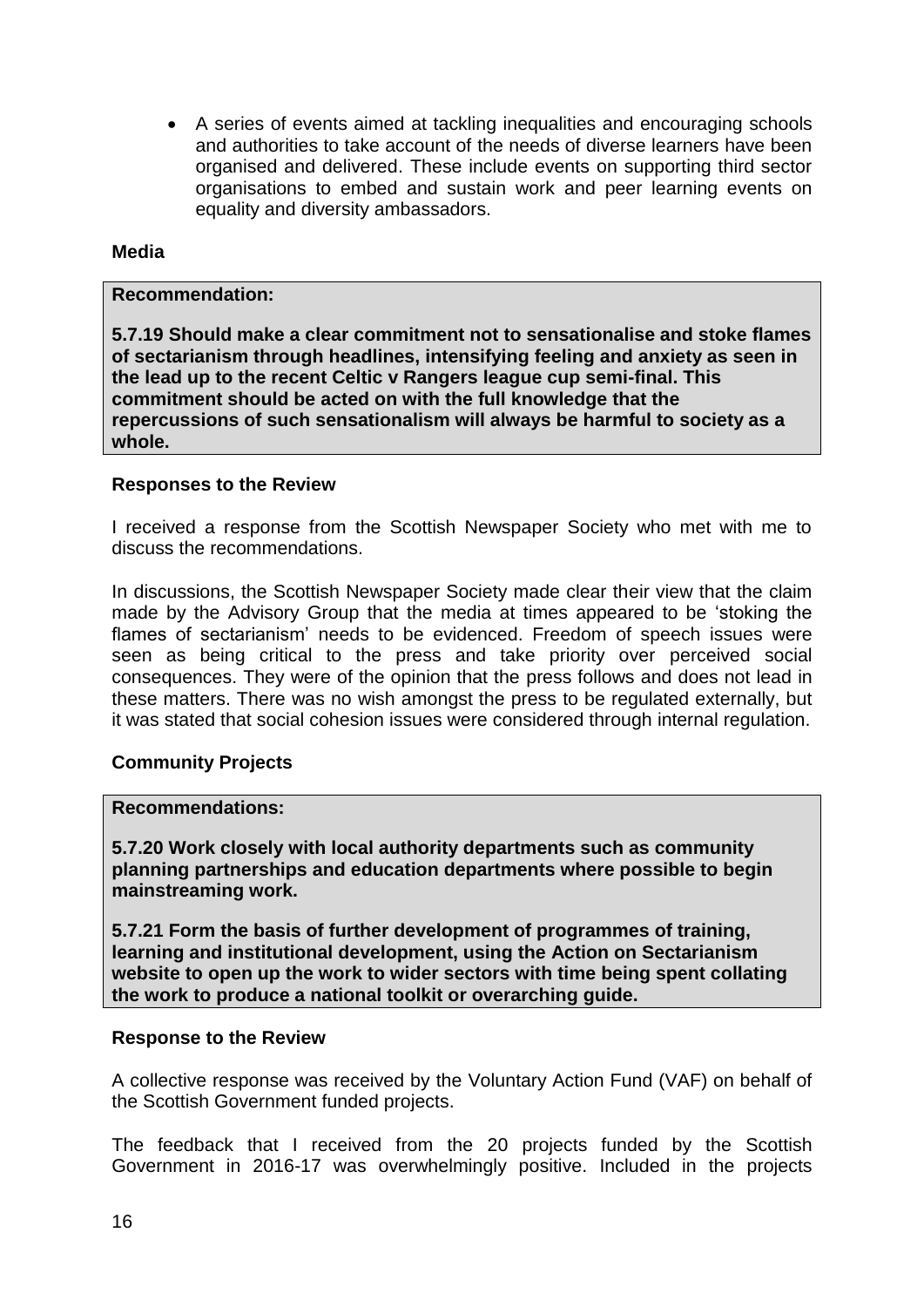funding conditions for 2016-17 was the need to look at the Advisory Group recommendations (without taking full ownership of the recommendation) to contribute to a chosen area and help support the organisation which was ultimately responsible for delivering their set recommendation.

Most projects were quick to praise the Advisory Group report as they felt it gave them a degree of leverage to ask organisations how they are working to achieve the report's recommendations. The projects also expressed gratitude for being able to work with a dedicated Civil Service team, and with VAF as grant managers, who have provided a very supportive environment to work in. Such feedback highlighted that the programme was set up and delivered in a way which 'gave space to breathe' and to try new things and innovate.

Working with VAF, especially the provision of a reporting framework and support, has helped the funded projects to develop skills in relation to reporting and applying for funding, and has sharpened their ability to show the difference their work makes. There has been a recognition from the projects that the Scottish Government has worked towards closing the gap between research, policy and practice and a strong feeling among projects that the Tackling Sectarianism Fund has helped to grow the evidence base. The 'creativity shown by Scottish Government' in the way the programme was developed gave them the 'freedom to learn and try and crossfertilise the work across borders', both physical and organisational.

Community organisations emphasised the benefit of project networks, co-production and partnership working through the initiative of the Scottish Government programme. This collaboration helped to extend the range of organisations that each body would normally work with, developing new relationships and networks and allowing opportunities to share learning and knowledge. The Tackling Sectarianism programme has helped them to work in depth on the subject matter with a range of groups including faith-based, equalities and community groups.

Some of the highlights from the work includes:

- The Nil by Mouth schools programme, which is now self-sufficient with associated buy-in from councils supporting an on-going legacy. They have also engaged with nine local authorities through their workplace project, six of these intensively, working with staff and building on the framework that was taken forward within the City of Edinburgh Council.
- The work of Sacro, which has shown impact, not just directly with the people who use their services, but also with their families and peer groups due to a ripple effect from learning and knowledge dissemination.
- The I See! Scotland project, which has built on success and buy-in from organisations and participants, with Graham High School now running the course with new inputs of pupils. The work is now being taken forward in partnership with Her Majesties Young Offenders Institute (HMYOI) Polmont.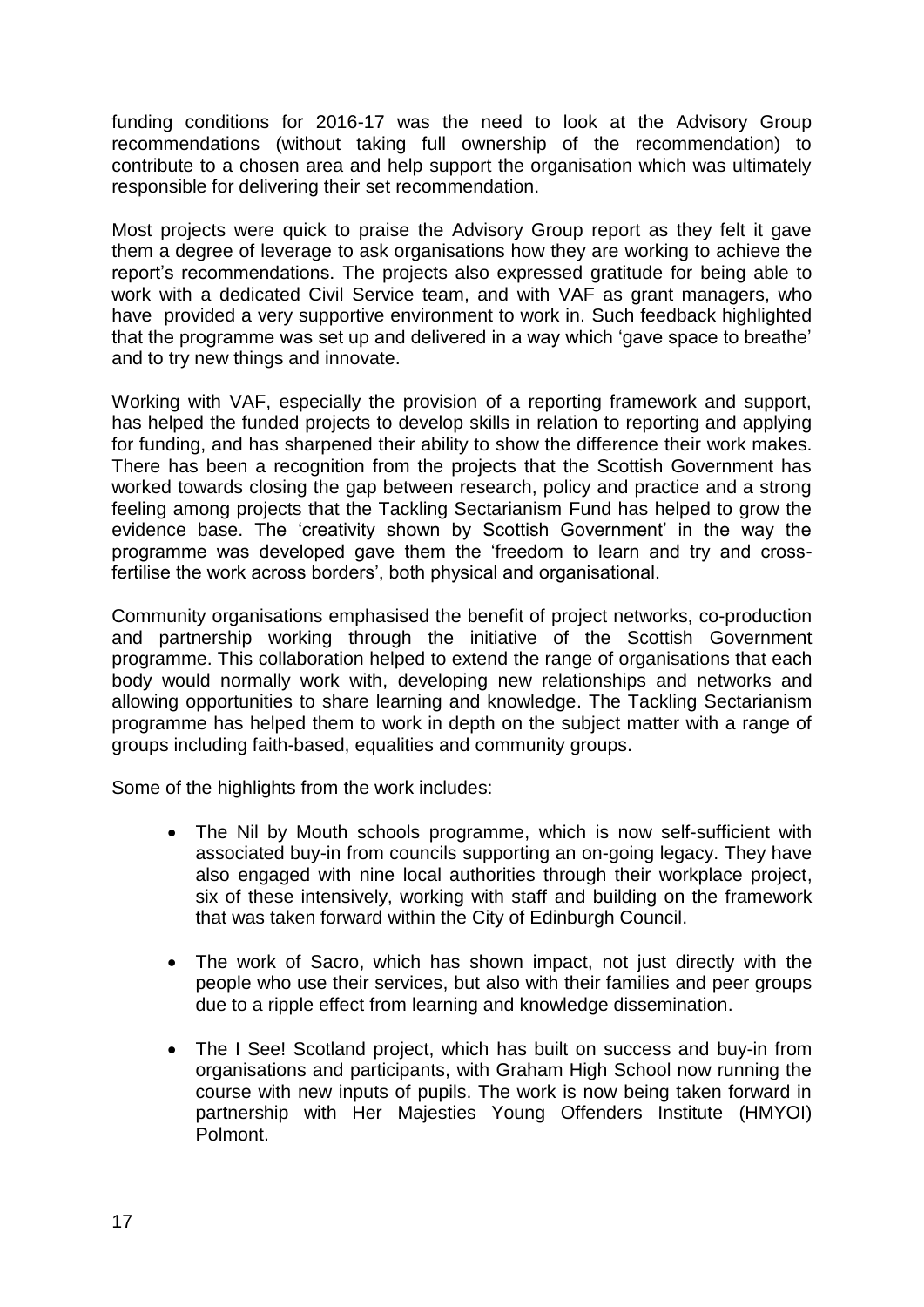• Bridging the Gap, who are embedded in the two schools in the Gorbals delivering a four week programme of activity. It is peer-led by secondary school children who have been through the programme at primary and is seen as an integral part of the school year.

There is also evidence of an emerging practical legacy from the community funding programme:

- The Gies' Peace project, which has developed a resource that is available to tell the story of lived experience of difference in Inverclyde. The oral history resource about prejudice, discrimination, hate crime and diversity is available to anyone in Inverclyde through the local museum.
- Sense Over Sectarianism continue to work with primary schools and teachers across Glasgow and have successfully developed resources for secondary schools which also feature as part of the Education Scotland resource. They continue to work with teachers to develop skill base and knowledge and provide long term legacy and capacity within education settings.
- The utilisation of the Action on Sectarianism website, with many of the funded projects developing new resources and making them available on the website. The website remains a hub of activity and a source of knowledge as a way to share the work of the community projects.

Many projects underlined the urgency of mainstreaming their practice and learning. Projects such as 'In Wi' the Mix' are currently looking to the future even if no further Scottish Government funding is available. The 'In Wi' the Mix' partnership are aware that they can embrace wider faiths and are looking at issues such as the lack of representation from the Islamic faith. At a community level they have been successful in having sectarianism adopted as a priority and New Farm Loch is now standing on its own and continuing the work independently.

The Sacro project has increased its footprint within Glasgow based statutory organisations and the Crown Office. Closer working relationships have been developed with Police Scotland and Community Safety Glasgow. On-going work in Lanarkshire is seeing a wider development and uptake of the Sacro Tackling Offending Prejudices (STOP) service and this is increasing awareness and options for prosecutors.

Bridging the Gap's legacy is on the young people who have been through the programme in primary schools, who return to be peer supports when in secondary school and who have become an integral part of the volunteer base. The Scottish Community Development Centre (SCDC) have aided participating organisations to use a community development approach to influence statutory organisations and community planning partnerships.

Many projects have developed relationships in and with various communities but concerns were raised that should sectarianism be subsumed back into the wider equalities agenda too quickly, some organisations will go back to focus on these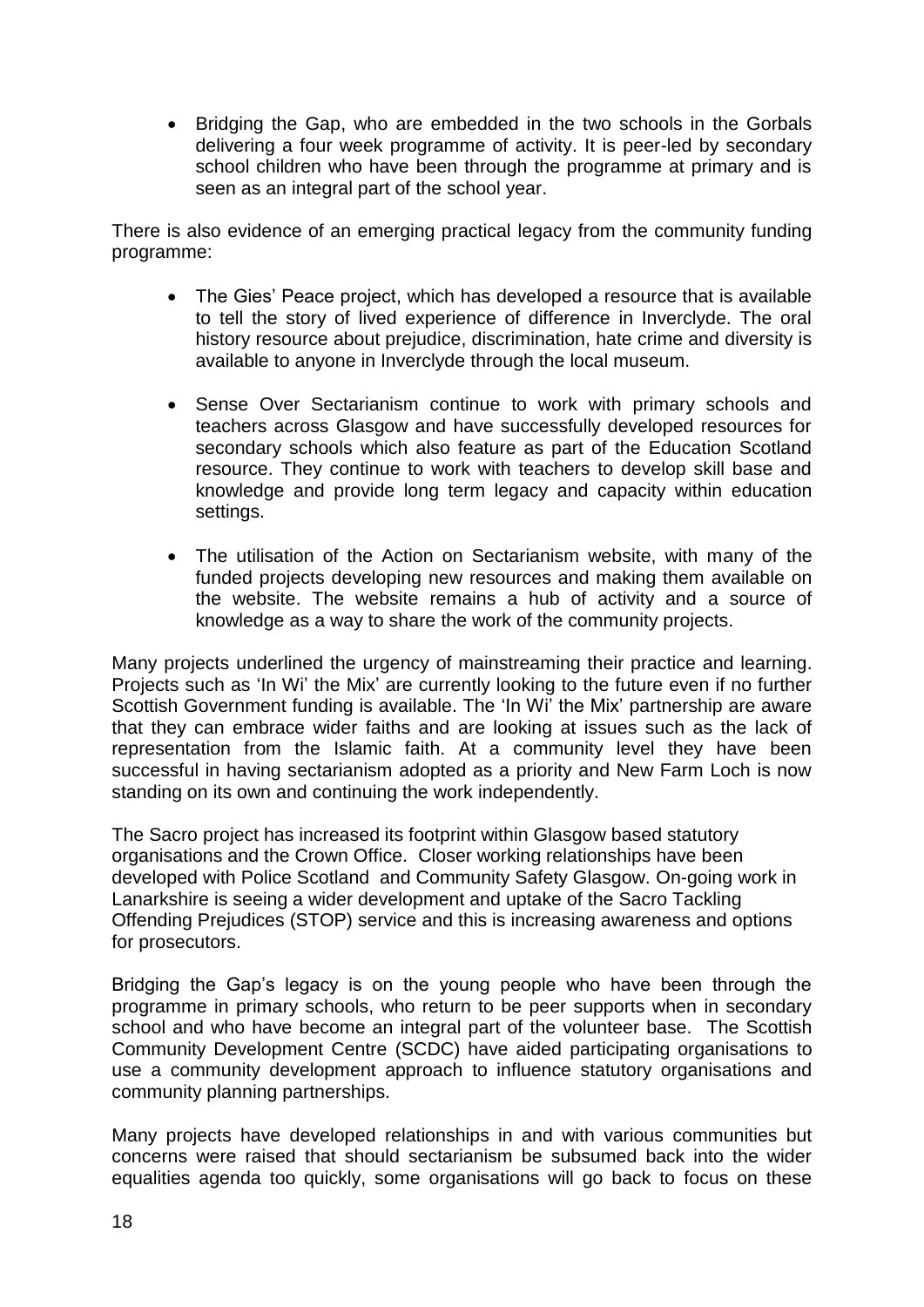other equalities areas, with their interest in tackling sectarianism diluted. There is a clear need therefore, to ensure that this does not happen going forward.

#### **Justice**

#### **Recommendations:**

**5.7.22 Police Scotland work with relevant partners to share their knowledge and expertise in addressing sectarianism to allow the issues to be actively addressed by youth services, local authorities and Community Planning Partnerships.** 

**5.7.23 Scottish Prison Service proactively address the issue and work with prisoners to reduce re-offending. Resources that have been developed with and for the prison service to tackle sectarianism should be utilised and updated where necessary.** 

#### **Responses to the Review**

The response from Police Scotland detailed the wide variety of steps required to address different aspects of sectarianism and offensive behaviour. Among the many aspects of this work are:

- Police Scotland's Football Coordination Unit for Scotland (FoCUS) has an on-going review and maintenance of the recommendations made by the Scottish Government Joint Action Group (JAG) in 2011. The JAG was created following a request from the then Chief Constable of Strathclyde Police, Sir Stephen House, for Scottish Ministers to convene a round table discussion involving senior officials from the Police, Celtic and Rangers Football Clubs, and Scottish football's governing bodies.
- FoCUS is responsible for the creation and on-going maintenance of Football Banning Orders and a national strategy for Policing Football in Scotland including offensive behaviour.
- Police Scotland also works closely with anti-sectarian organisations, such as Nil By Mouth, Sense Over Sectarianism and YouthLink Scotland, to focus specifically on work that challenges sectarianism.
- Police Scotland actively participate in events and initiatives delivered by partner agencies such as YouthLink Scotland and Supporters Direct **Scotland**
- Police Scotland has been tackling online hate crime (including sectarianism) since 2011 and has developed appropriate policy and procedures including a policy framework for taking necessary and proportionate action without unlawfully infringing individual's rights under Article 10 of the European Convention on Human Rights (relating to freedom of expression).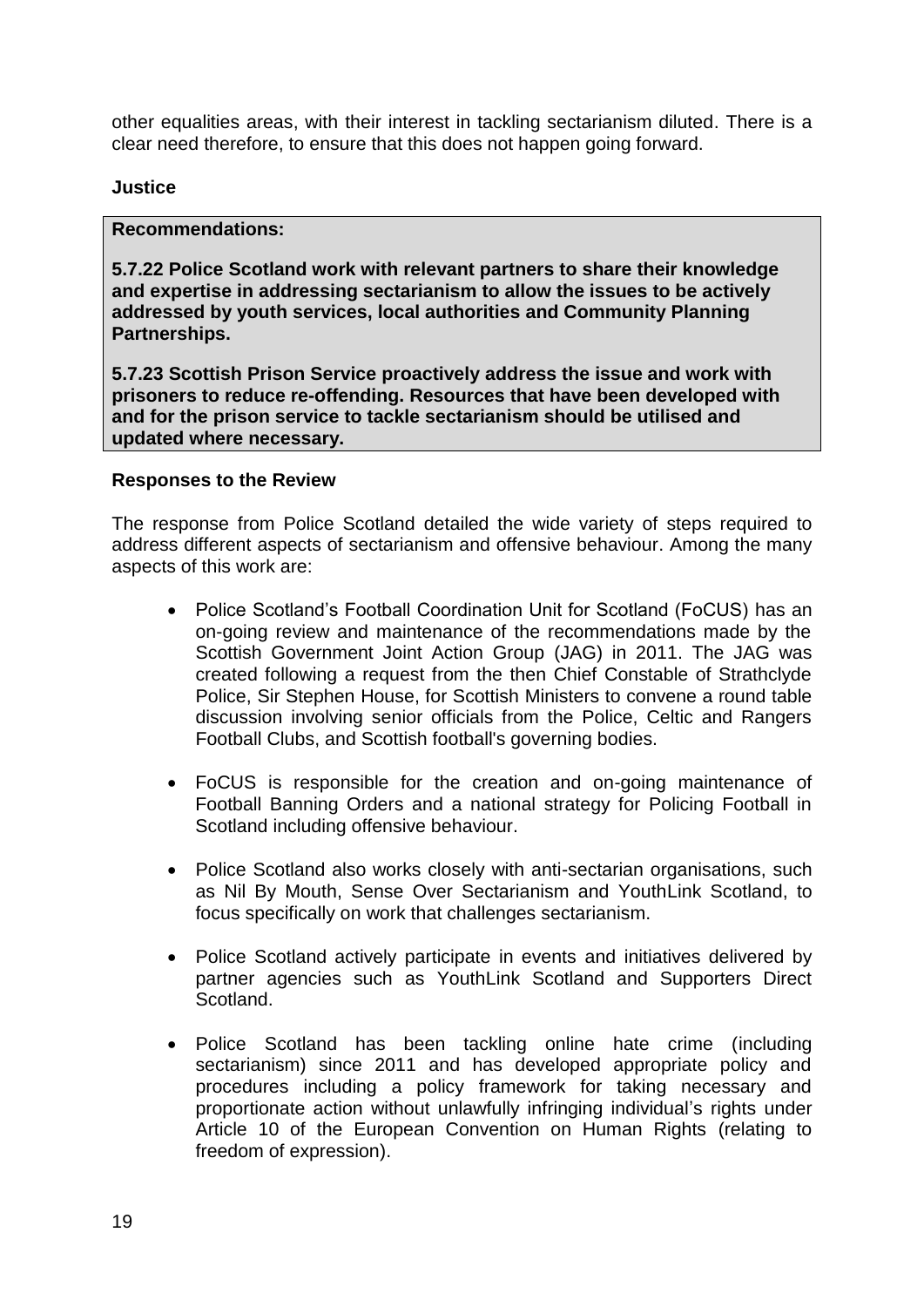- Police Scotland use a range of e-learning packages for officers on dealing with criminality at football, including offensive behaviour.
- Police Scotland participate in the Scottish Government's Football Related Safety and Disorder Group and football liaison prosecutors meeting.
- Police Scotland includes mandatory Equality and Diversity training for all staff, at all levels of the organisation.
- Police Scotland works in partnership with equality and diversity organisations, such as Interfaith Scotland and the Muslim Council of Scotland, who are working in communities across Scotland to build on work to promote positive community relations, and ultimately to improve community cohesion.
- Police Scotland detailed that it has contributed to the development of the Community Engagement Standards for Scotland. Understanding the needs of Scotland's communities remains a top priority for policing in Scotland. The Safer Communities: Race, Faith and Belief portfolio within Police Scotland's wider equality and diversity engagement work has been created to focus on strategic engagement with minority ethnic groups to network and support wider inter-faith and intra-faith relations. There is also a systematic assessment of the community impacts relating to religion or beliefs.
- Police Scotland has worked with Sense Over Sectarianism to develop the 'Pitchin' In' educational programme for S2 and S3 school pupils. They have also worked with Nil by Mouth on the 'Kiss Bigotry Goodbye' football festival which saw Catholic and non-denominational schools from both North and South Lanarkshire taking part in a tournament and receiving awareness-raising inputs between matches.
- The Scottish Prison Service (SPS) has been working in partnership with I SEE! Scotland at HMYOI Polmont to deliver peer training for the young people. SPS has also been working in partnership with Sacro and Show Bigotry the Red Card. There is evidence of prisons using anti-sectarianism resources such as the Scottish Books Trusts' 'Walk the Walk' graphic play and education pack.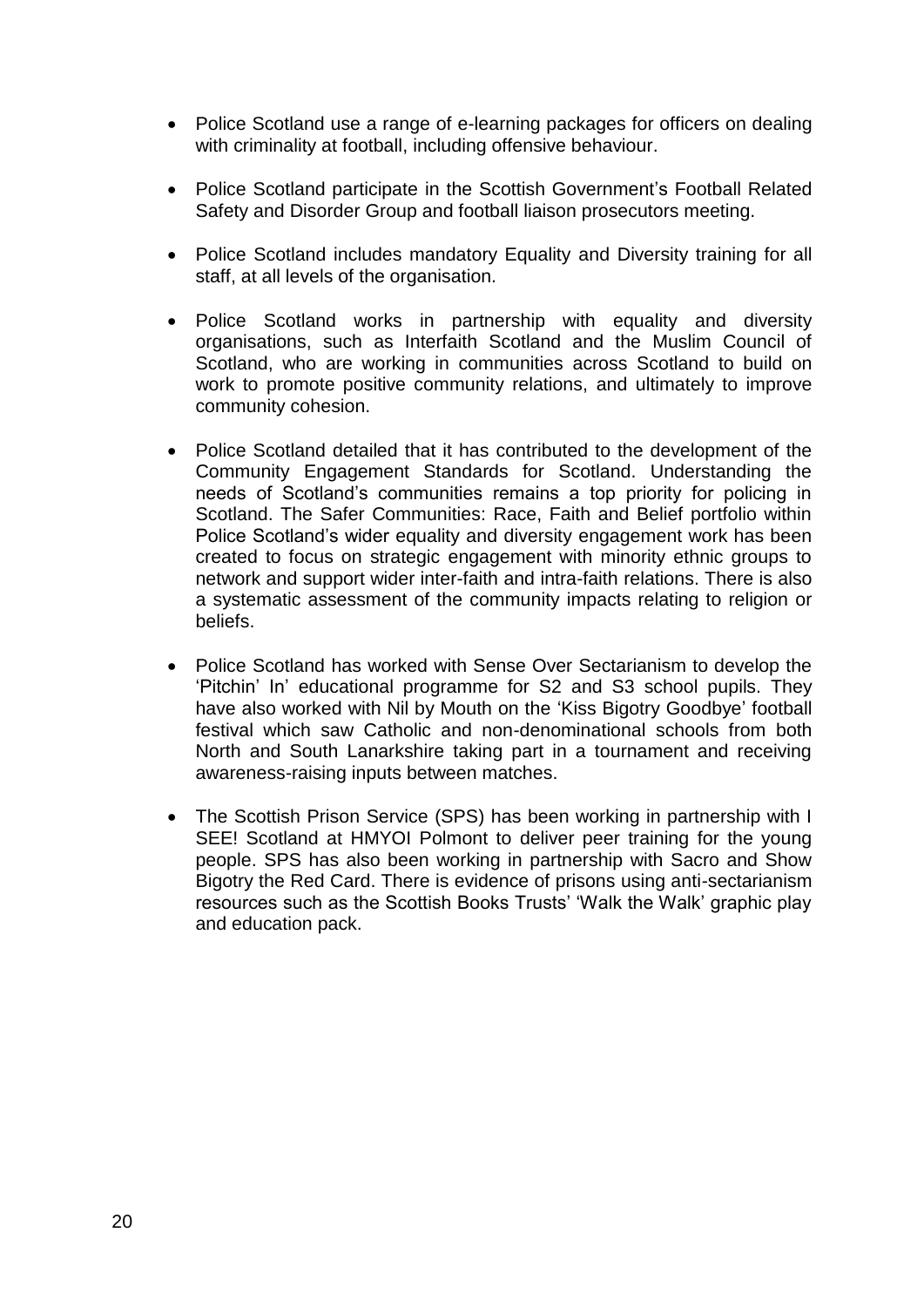### **Scottish Government**

#### **Recommendations:**

**5.7.24 Continue to build on the current evidence base through new research and annual monitoring of the issue.** 

**5.7.25 Use learning from community pilot projects to build on the practical knowledge of what is working and develop evidence based policy to direct any future funding.** 

**5.7.26 Consider the role of independent advice in the future development of this agenda. While the Scottish Government has a leading role to play in tackling sectarianism, and indeed all other social issues, it is not a problem that can simply be dumped at their doorstep. As well as working with a broad range of partner organisations the Scottish Government should consider how independent advice can continue to contribute to this agenda particularly in relation to reporting on progress; convening discussions which have no political bias; and advising on the development and interpretation of evidence.** 

**5.7.27 Leadership needs to be shown by the Scottish Government which encourages the acknowledgement of sectarianism where it is identified while refusing to turn it into a party-political football. In particular the Scottish government should seek assurance that sectarianism is being actively addressed through local government. This is essential if progress is to be maintained.** 

#### **Responses to the Review**

I received a response from Annabelle Ewing MSP, Minister for Community and Legal Affairs. The response from the Scottish Government details that:

- The Scottish Government supported the tackling sectarianism agenda with substantial funding over the last five years (£12.5m), and commissioned a number of research projects to help to provide us with the most robust evidence base on the nature and extent of sectarianism in modern Scotland we have ever had.
- In February 2016 the then Minister for Community Safety and Legal Affairs, Paul Wheelhouse MSP, launched a new educational resource 'Religion, Migration and Society in the making of Modern Scotland'. This resource is a timeline which clearly illustrates the impact and influence of religion and migration on Scotland through history and how this has shaped, and continues to shape, modern Scottish society. It is available for use by practitioners and professionals free of charge through the Action on Sectarianism website in different settings to engage, educate and inform. It has been linked into the educational resource, detailed in the education section and published on the 22 February 2017.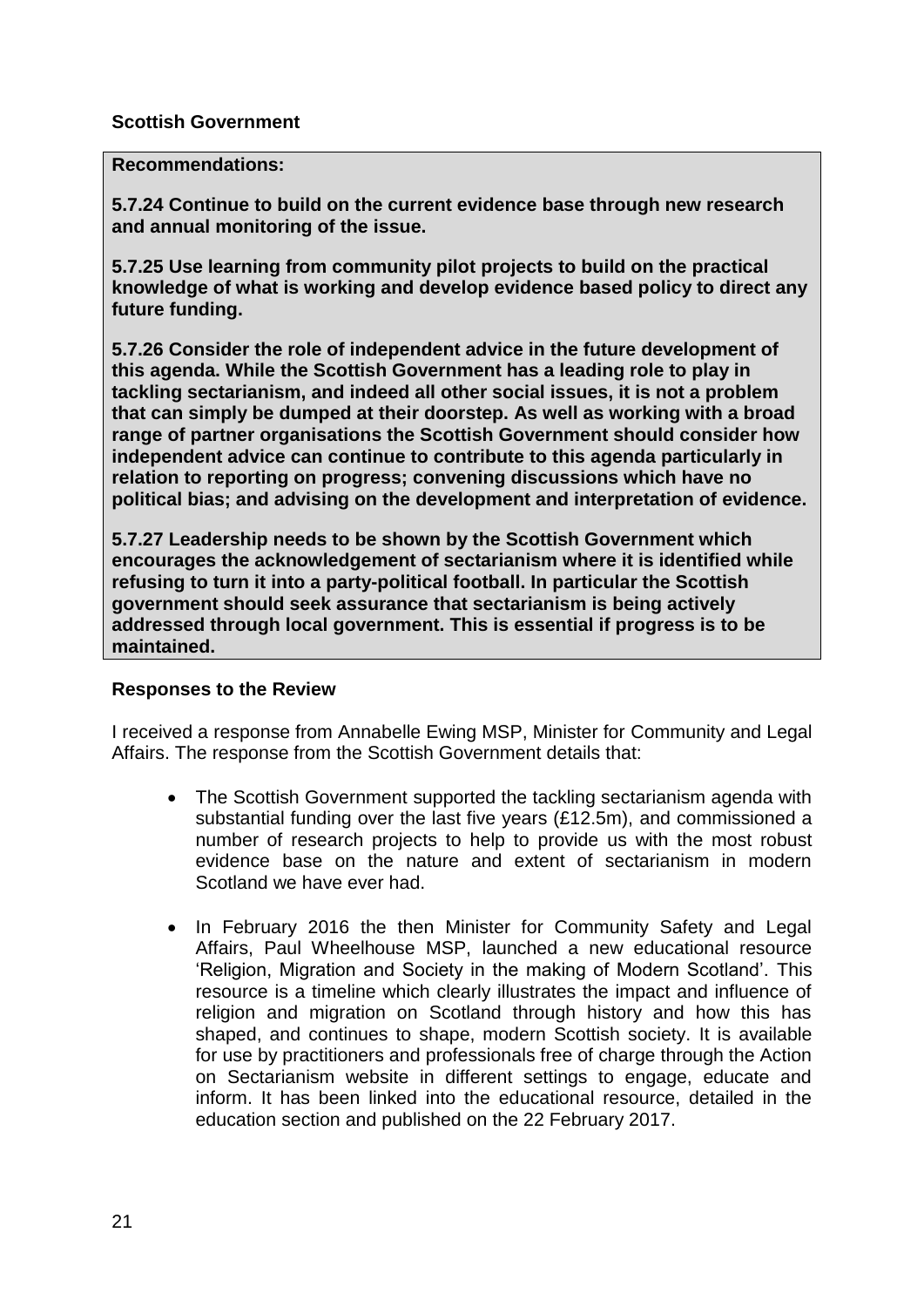- In previous years, the Scottish Government has used the learning coming from the evaluation of the funded projects to direct funding and build on the evidence and good practice where achievable. It attributed this to robust grant management and the evidence gathered from the 'Scotland: No Place for Sectarianism' evaluation tool: http://www.voluntaryactionfund.org.uk/files/5413/8927/4832/no\_place\_for [sectarianism.pdf](http://www.voluntaryactionfund.org.uk/files/5413/8927/4832/no_place_for_sectarianism.pdf)
- For the 2016/17 funding year, organisations were asked to set out their contribution to fulfilling recommendations (rather than take on the entire ownership of delivering the recommendations) and show that learning had been taken from their previous projects to develop their new proposed initiatives. All projects had to take an assets-based approach, working with the community to identify their specific problem and develop an appropriate response and tailored solution.
- The Scottish Government is open to independent advice as a way to use expertise and experience and provide a credible and non-politically motivated evidence base and framework. An example of this work would be the work delivered by Dr Michael Rosie, former Advisory Group member and Senior Lecturer in Sociology, who provided Ministers with independent advice on marches, parades and static demonstrations in Scotland, published on 3 October 2016.
- As mentioned in the previous section on education, the Scottish Government has been working closely with Education Scotland to develop a national resource, from the available resources developed through the programme. This is for schools and practitioners to use as part of the curriculum and to build on their own skills, confidence and experience. Many of the projects funded by the Scottish Government such as Sense Over Sectarianism, Nil by Mouth and Citizens Theatre, are actively working with schools and teachers in Scotland.
- The Scottish Government has been working with the Scottish Prison Service (SPS) in HMYOI Polmont along with the Scottish Governmentfunded I SEE! Scotland project, delivered by Cambridge University.
- Scottish Government Ministers, including the Minister for Community Safety and Legal Affairs, Annabelle Ewing MSP, have been invited by Police Scotland to view the policing operation at football matches, such as the Celtic versus Rangers match that took place on 10 September 2016.
- The then Minister for Community Safety and Legal Affairs, Paul Wheelhouse MSP, attended a National Church Leaders discussion in March 2016 which brought together Church Leaders to discuss sectarianism and the role churches can play in communities. This event aligned with the work the of the 'In Wi' the Mix' partnership project who have been working with religious leaders increase commitment to develop and model how to respond to sectarianism. This work continues through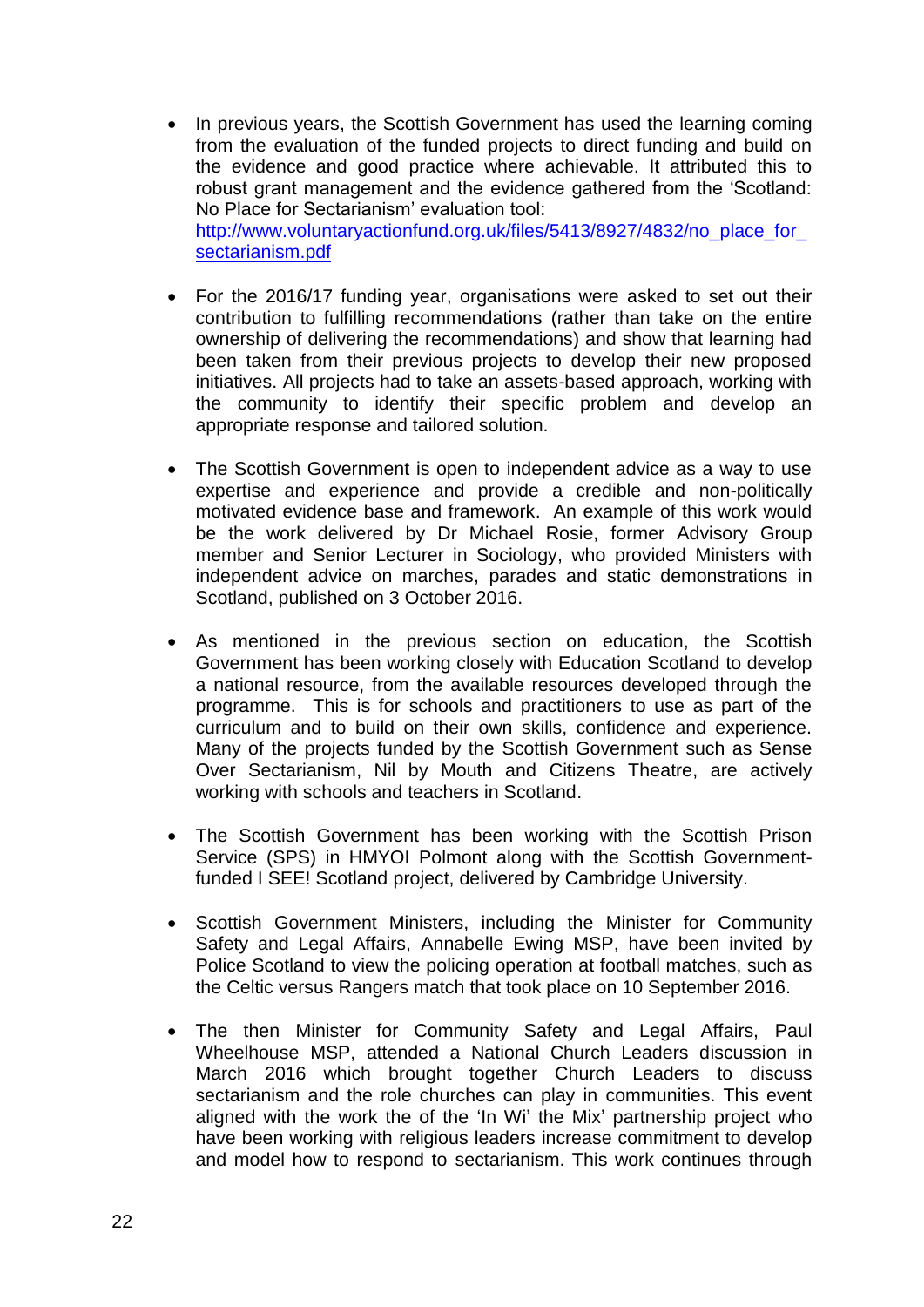the project and they are hoping to make more progress with a further discussion day scheduled in 2017.

- The Scottish Government Active Scotland policy team has been in close contact with football's governing bodies to bring together key figures in Scottish football to discuss the question of 'if not strict liability, then what?'.
- The Scottish Government continue to work proactively with a number of the institutions identified by the Advisory Group, assisting them where possible to work towards the recommendations set for them in the final Advisory Group report.

### **Working Definition**

#### **Recommendation:**

**5.7.28 The Scottish Government continue to seek the help of communities across Scotland to craft a definition, which is easily understood, useful for analysing what is happening in local areas, and covers as far as possible the breadth of manifestations of this complex phenomenon.** 

#### **Responses to the Review**

The Scottish Government continues to seek views from all communities on the working definition of sectarianism, through its work with all 20 funded projects and a wider reach online through YouthLink Scotland. A survey canvassing views is available through the Action on Sectarianism website and responses received will continue to be collated with a view to informing debate on changes to a future definition.

Importantly, the Scottish Government recognises that sectarianism manifests itself in different ways in different parts of the country, so sectarianism in the east end of Glasgow will not be the same as sectarianism in Inverness, and communities were therefore encouraged to define sectarianism as it manifests itself in their community rather than having to apply a single inflexible definition.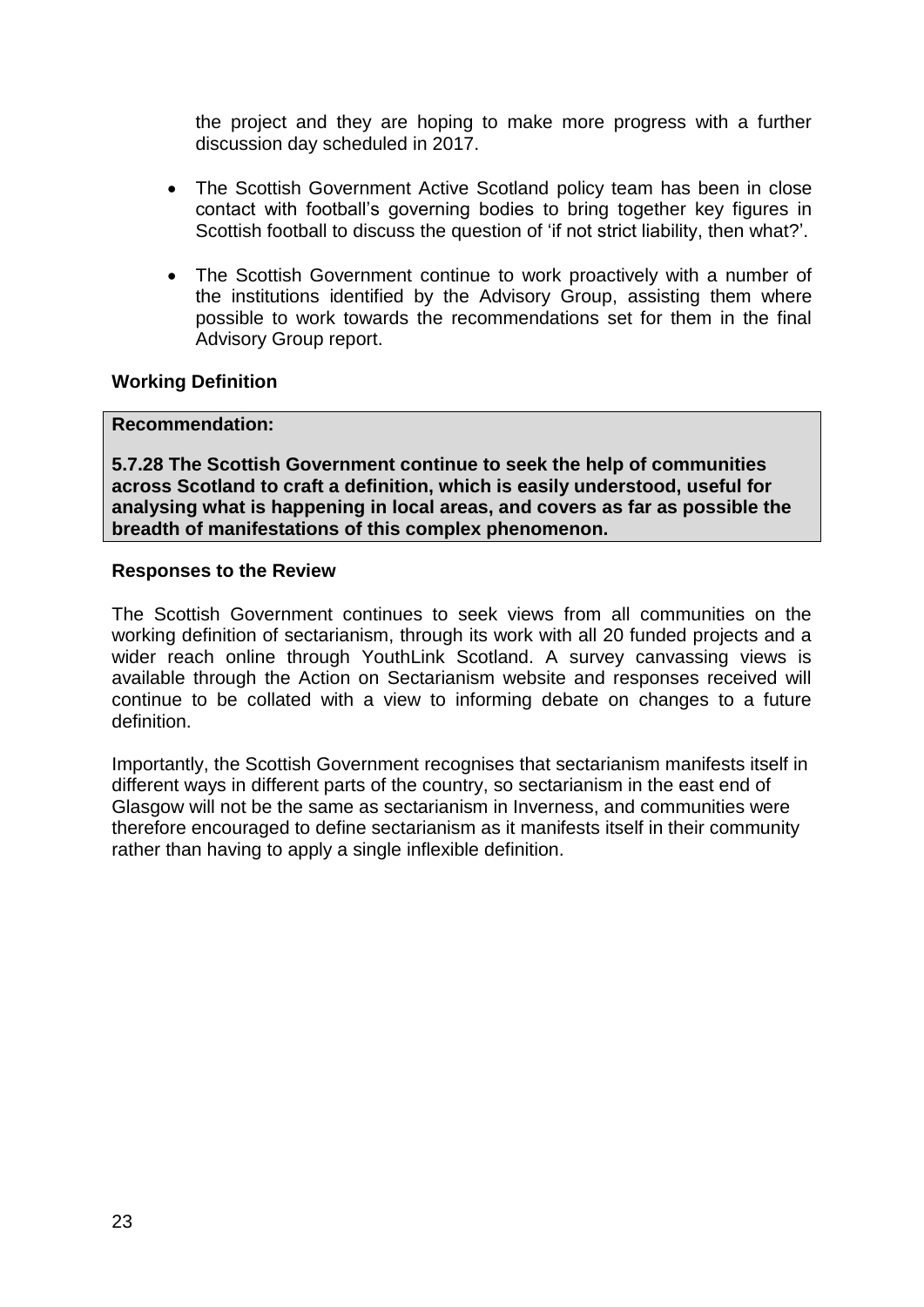#### **Scottish Parliament**

#### **Recommendation:**

**5.7.29 Leadership needs to be shown across all parties in the Scottish Parliament which encourages the acknowledgement of sectarianism where it is identified while refusing to turn it into a party-political football. This is essential if progress is to be maintained.** 

**5.7.30 Demonstrates a willingness to act where action or resources are required to embed change in line with the report of the assets-based approach set out by the Christie Commission. Central to this is recognition of the fact that such approaches can only ever be successful if they are taken forward in a consistent long-term way and this can only be achieved if there is a shared political vision for this work.** 

#### **Responses to the Review**

A key element of the work of the Advisory Group was the engagement with all of the political parties represented in the Scottish Parliament. I am pleased to be able to confirm that this continued with this review and I was able to have discussions with Scottish Labour Party, Scottish Conservative and Unionist Party, Scottish Liberal Democrats and the Scottish Green Party to keep them fully up to date on progress and to discuss their priorities for tackling sectarianism. I appreciate the time that representatives from each party took to meet with me to discuss the role of leadership within the Scottish Parliament.

The Advisory Group was strongly of the view that sectarianism could only change if it remained a matter for common concern, and it is to the credit of all parties that there is clear agreement that sectarianism continues to be a pernicious issue which is stubbornly lingering in many communities across Scotland. All the representatives were in strong agreement that cross-party leadership needs to be shown between all parties, there was also a broad understanding that:

- A range of approaches were needed if sectarianism was to be tackled effectively. All of the party spokespeople recognised the need for education to be a central feature of any work to tackle social issues like sectarianism, but this was caveated by the need to ensure we do not simply burden our children with the full responsibility of ending sectarianism at some point in the future while allowing acts of sectarianism to go unchallenged in the here and now.
- Community-based approaches are an effective way of tackling these types of social issues. There was also some discussion about the geographical spread of work across Scotland and whether this should be focussed in Glasgow and/or the West of Scotland as these were still most often seen as being the areas with the most visible manifestations of sectarianism. All spokespeople had a reasonable knowledge of the range of projects which have been supported through the Scottish Government's Tackling Sectarianism Fund.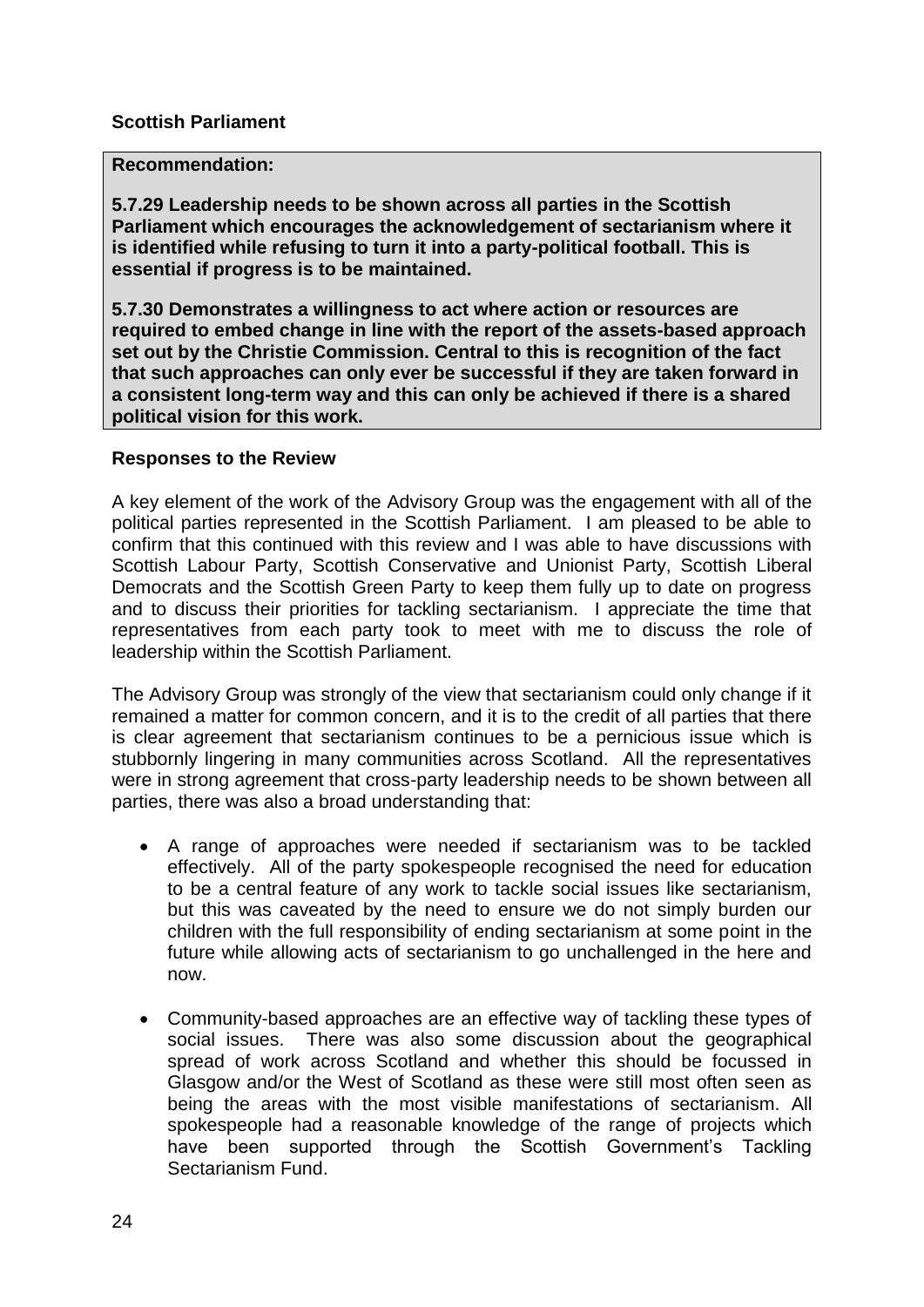In the future, it will be essential that all of the parties represented continue to make common cause in recognising that sectarianism, in all of its forms, requires a robust and holistic approach to ensure it is deprived of the oxygen that has allowed it to thrive in the past.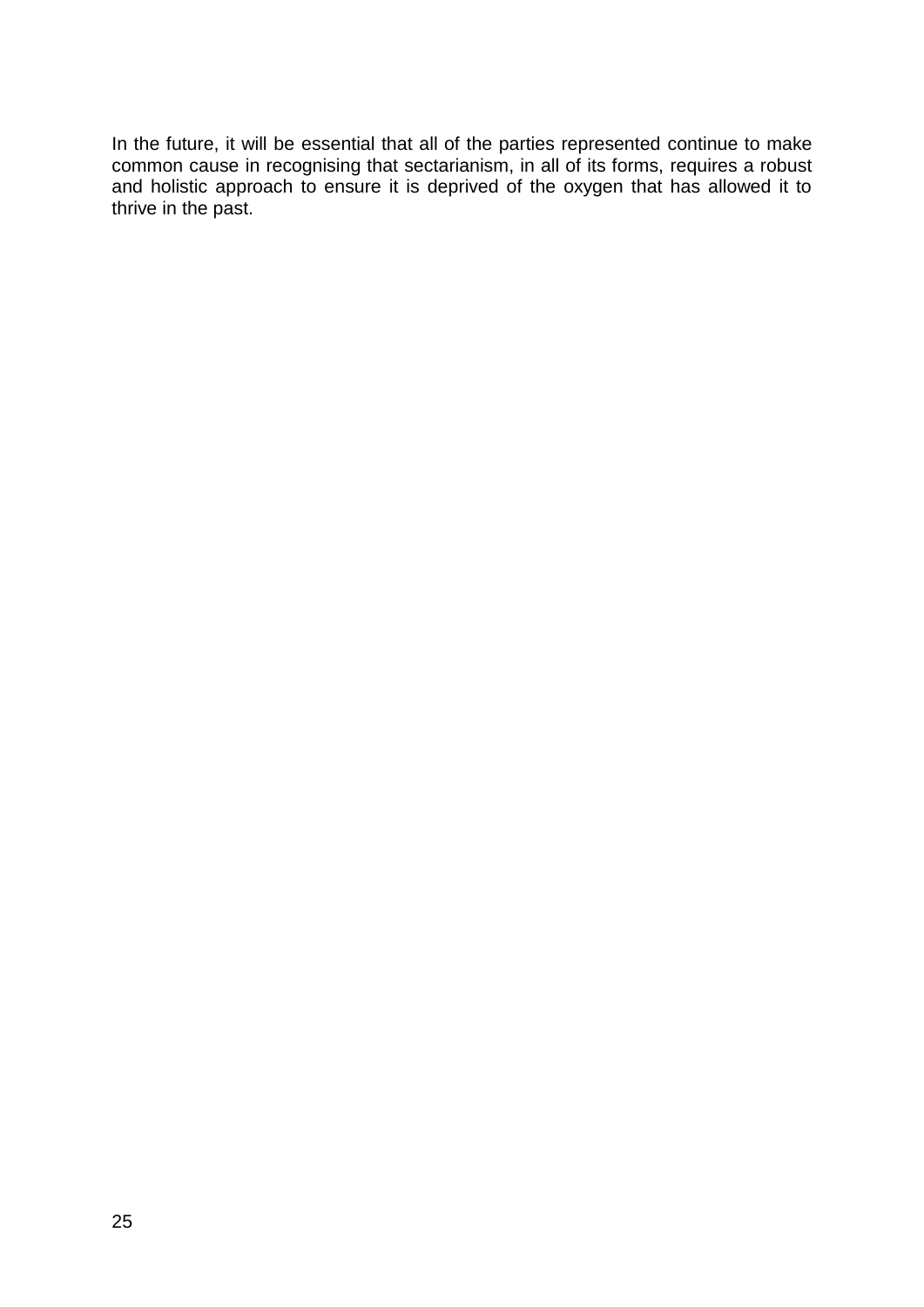# **Section 3: Findings and recommendations**

As the Advisory Group report illustrated, there is no single, simple answer to deepseated issues of social division such as sectarianism. Real change will rely on a combination of actions, taken consistently, in communities and civil society, in responsible agencies and authorities and in legislation and government action.

This is reflected in the 'mixed approach' adopted by the Scottish Government, which includes public leadership, evidence-gathering, investigation and analysis and action at a variety of levels. The final Advisory Group report acknowledged that consistent principle is needed to encompass a variety of interventions to allow for differences in geography, class, age and gender, as well as for the different ways in which sectarianism is evident, for example, among young people, in different local authorities, sports organisations, schools, and in relation to marches and parades.

An approach which acknowledges that significant change depends on shared responsibilities runs the risk that it is misinterpreted as an issue for which nobody takes responsibility. The second, critical, dimension of the Advisory Group report was therefore to identify specific areas for specific action. The Minister's invitation to revisit these proposals only 18 months after the publication of the final report of the Advisory Group was a real opportunity to mark progress or otherwise and a chance to revisit specific actions to see how far these had influenced behaviour since 2015. Specifically, I was able to:

- Highlight good practice and identify examples of good leadership which have been shown in relation to advancing the recommendations made by the Advisory Group.
- Identify areas where progress and leadership are lacking and where sectarianism has been allowed to go unchallenged.
- Highlight what further action is required to tackle sectarianism in Scotland and who is best placed to deliver this.

#### **Blame and Denial**

#### **Findings**

There is evidence that the community funding programme has begun to allow for a more evidence-based and practical approach to sectarianism that has been absent until now. Nonetheless, sectarianism remains an issue which causes discomfort and a degree of uncertainty among people in authority. The evidence for this is complex but clear:

• Some of the responses to this exercise remained somewhat defensive and appeared to anticipate an unhelpful climate of blame or shame. While nobody denied the existence of residual sectarianism in general, sectarianism in any specific organisation or group was energetically refuted.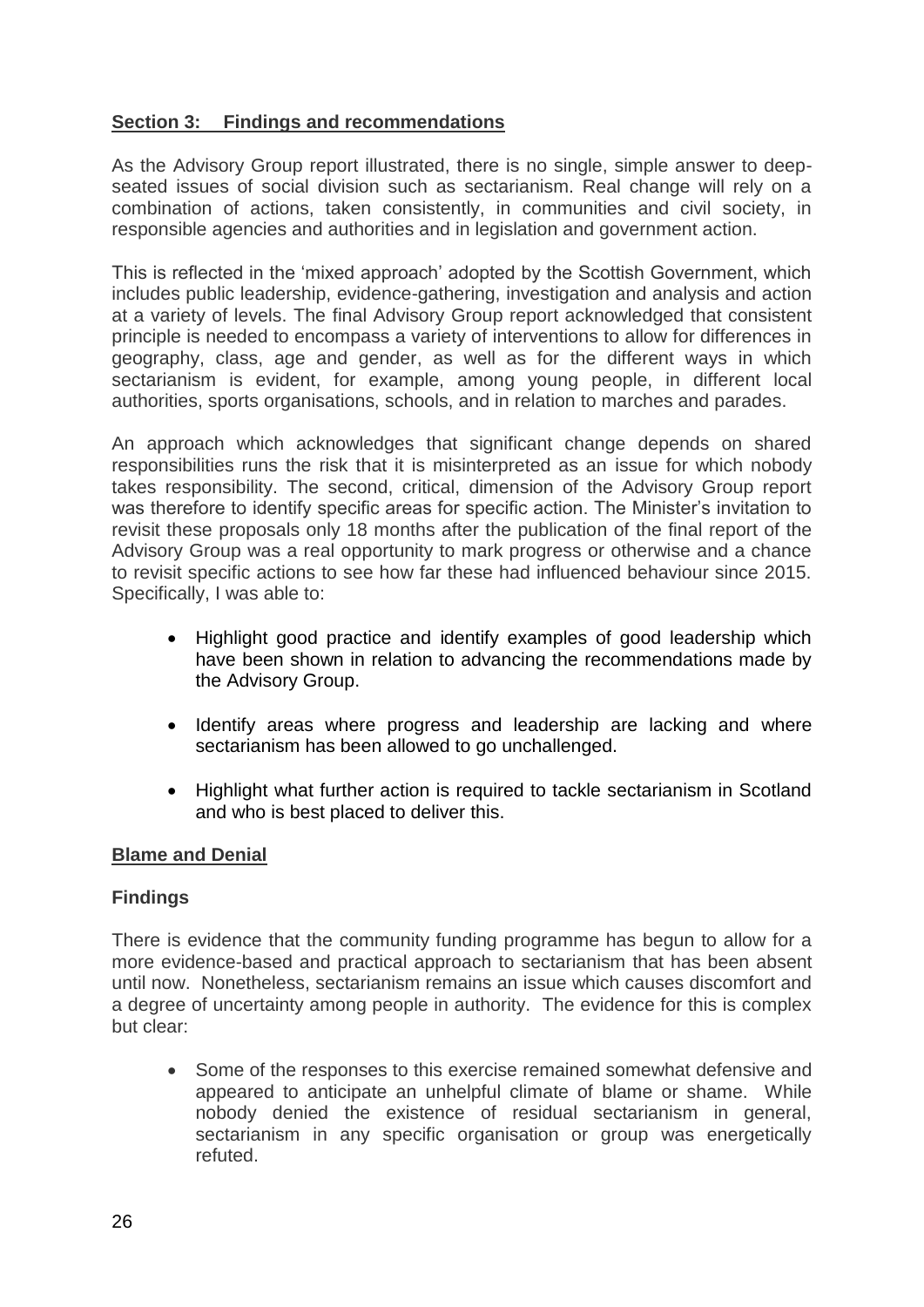- Attempts to name sectarianism, for example in flute bands, football, education, journalism or political and cultural life, are more often than not met with energetic denial, and a sense that the remedy will be destructive of associations and passions which are regarded as positive.
- At the same time, responses to this Review by agencies such as Police Scotland and Youth Organisations, as well as the evidence of groups funded by the Scottish Government to tackle sectarianism, suggest that these issues remain significant in parts of Scotland.
- The demand for 'evidence' too often appears to be a mechanism for defensiveness and minimisation rather than a interested inquiry for further information.

#### **Recommendations**

I make the following recommendations:

- The Scottish Government should continue to make clear that the priority is to end the behaviours, attitudes and structures that underpin sectarianism rather than 'name and shame' any individual or group. The emphasis should shift from historic 'blame' towards failure to act in the present.
- Where particular issues of sectarianism are identified, it is imperative that those with the ability to take specific actions do so, rather than hide behind general or shared responsibilities as a reason for inaction. The funding programme has created opportunities to highlight progress at community level to a wider audience, and these should continue to be encouraged.
- The maintenance and development of a quantitative and qualitative evidence base will be critical to ensuring action to prevent both denial and unevidenced prejudice and to illustrate progress and achievement.

#### **Mainstreaming**

#### **Findings**

Sectarianism, like any '-ism', is not only a series of unique individual actions but a pattern of embedded attitudes, behaviours and structures which perpetuate exclusion, threat and isolation. A critical element of the Advisory Group Report was the recommendation that public bodies in Scotland should develop policies and capacity to identify and address issues of sectarianism where it emerged. In particular, we emphasised, that:

 Local authorities should develop an explicit capacity-led action to tackle sectarianism where appropriate, possibly through inter-agency working under Community Planning mechanisms.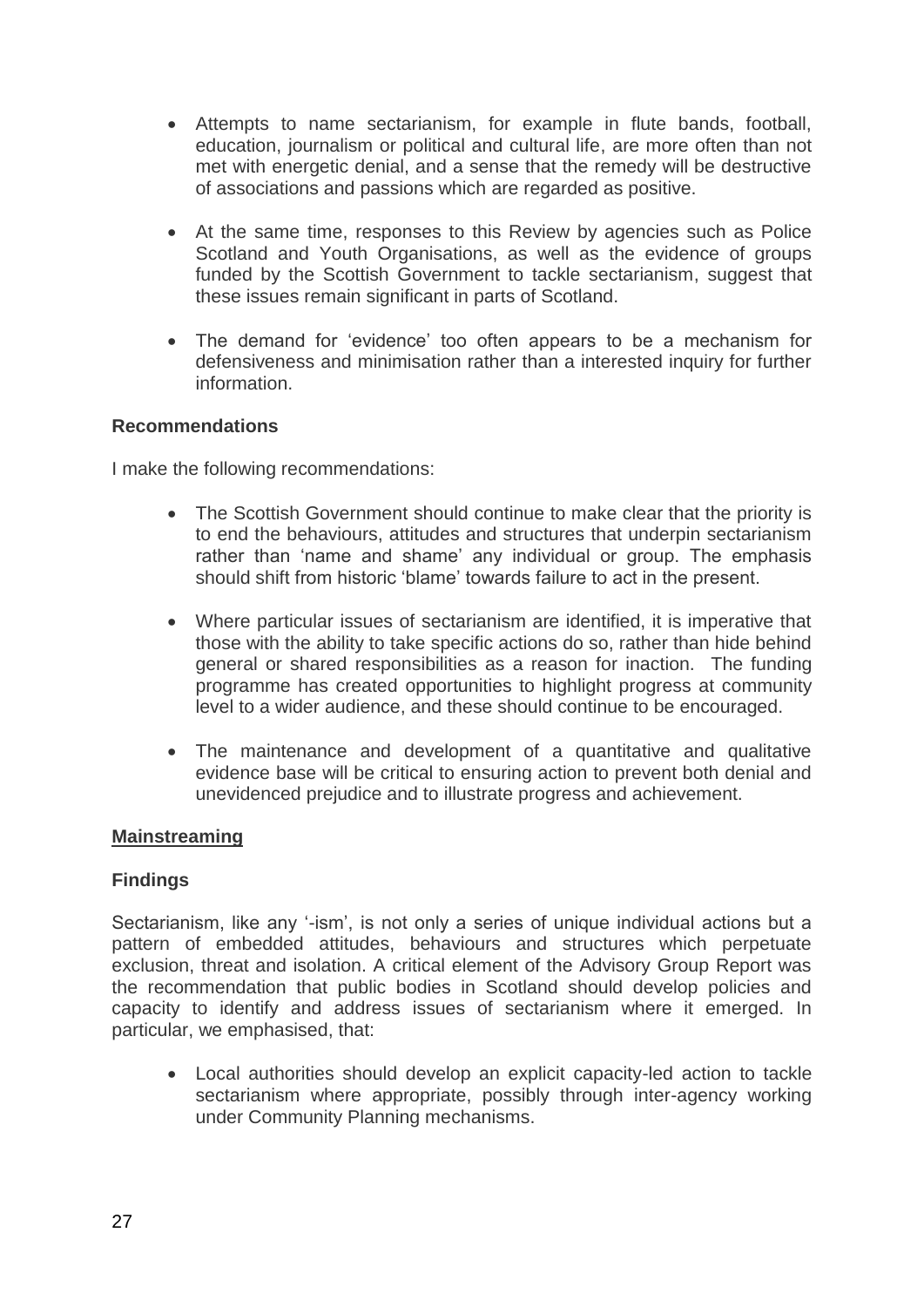• Sectarianism should eventually be treated routinely alongside other equalities, good relations and human rights issues within the frameworks of the relevant authorities.

The review process highlighted a number of issues:

- The Advisory Group proposed that local authorities should lead community responses to sectarianism. We found no consistent evidence that policy had been further developed to date.
- There is, however, evidence that particular local authorities have developed models of practice in relation to tackling sectarianism which have impacted on both the internal and external culture of the organisation. These models are highlighted in the report in relation to work by Nil by Mouth.
- There is evidence that the support of the Scottish Government for community-based practice in a variety of areas and locations has been an important element in developing better practice in local communities and better relationships with local authorities.
- I found very little direct evidence that tackling sectarianism is explicitly addressed within Community Planning in most of Scotland.
- The relationship between sectarianism, as it is manifest in inequality, public order, youth, schools, cultural and community life and other equalities and human rights issues remains disjointed rather than seamless.
- The Scottish Government could consider establishing a Forum for Community Cohesion Issues which could advise on tensions emerging at local level and on mechanisms for addressing these in a culture of responsibility rather than blame.

#### **Recommendations**

I make the following recommendations:

- With notable exceptions, the response of local authorities, including the absence of any response to this review from COSLA, indicates a disappointing lack of urgency in relation to the findings of the Advisory Group. In the next period, local authorities should ensure that formal policy and practice guidelines are developed to address sectarianism at local level. This should include actions connected to other equalities issues.
- Local authorities should actively consider how best practice in tackling sectarianism can be shared more systematically across Scotland.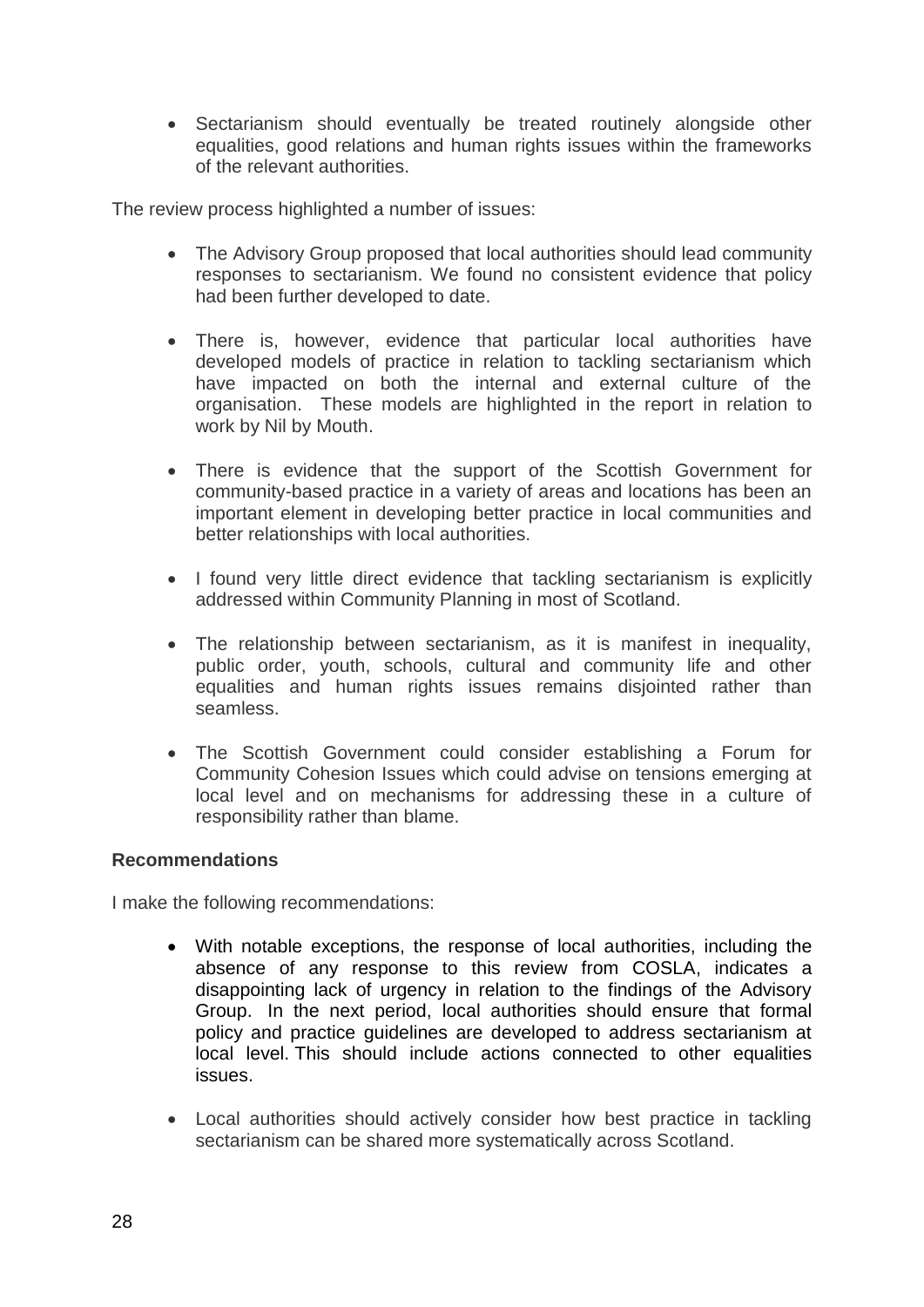- In the event that further funding for community-based practice is made available by the Scottish Government, local authorities should be encouraged to partner with applicants to encourage capacity building and knowledge exchange between the voluntary and community sector and public bodies
- Community Planning frameworks should integrate sectarianism explicitly into equalities strategies and create a tool for greater focus and coherence. The explicit integration of sectarianism within local attitudes surveys and within equalities and hate crime monitoring frameworks might encourage this.
- Work by the Equality and Human Rights Commissions (EHRC) and by the Scottish Human Rights commission (SHRC) to identify both the difficulties and potential pathways to mainstreaming is important if sectarianism is to be treated within a 'normal' approach to human rights, good relations and equality.
- A review of hate crime legislation should consider how sectarianism and sectarian incidents could be integrated into a more general approach.

# **Football**

# **Findings**

The Advisory Group's final report expressly stated that sectarianism in Scotland is not exclusive to Football. Having said that, the Scottish Social Attitudes Survey published in 2014 confirmed that Scottish people associate sectarian behaviour very closely with behaviour at football matches, with the symbolism of colours and identity, and in the wider youth and social media culture connected with football. The full report can be found here: <http://www.gov.scot/Publications/2015/02/6038/0>

As a consequence, the Advisory Report made clear that action was needed by the football authorities as an important contributor to tackling sectarianism in Scotland, indicating that the absence of any apparent interest or commitment in prioritising this issue among the football authorities left very few options other than the introduction of an approach consistent with the wider UEFA approach to tackling racism, known as strict liability. In the words of the report: "If not strict liability, then what?"

The review process highlighted the following issues:

 The supporting evidence for the association between football and sectarianism remains very strong, for example in the evidence of Police Scotland around the demands on police resources for football, on the evidence of the projects sponsored by the Scottish Government on the impact of football and sectarian behaviour on behaviour at community level, in the evidence of the 2016 World Players Union (FIFpro) report (in which 23% of players surveyed players reported that they were the victims of discrimination on a matchday), and in the evidence of social media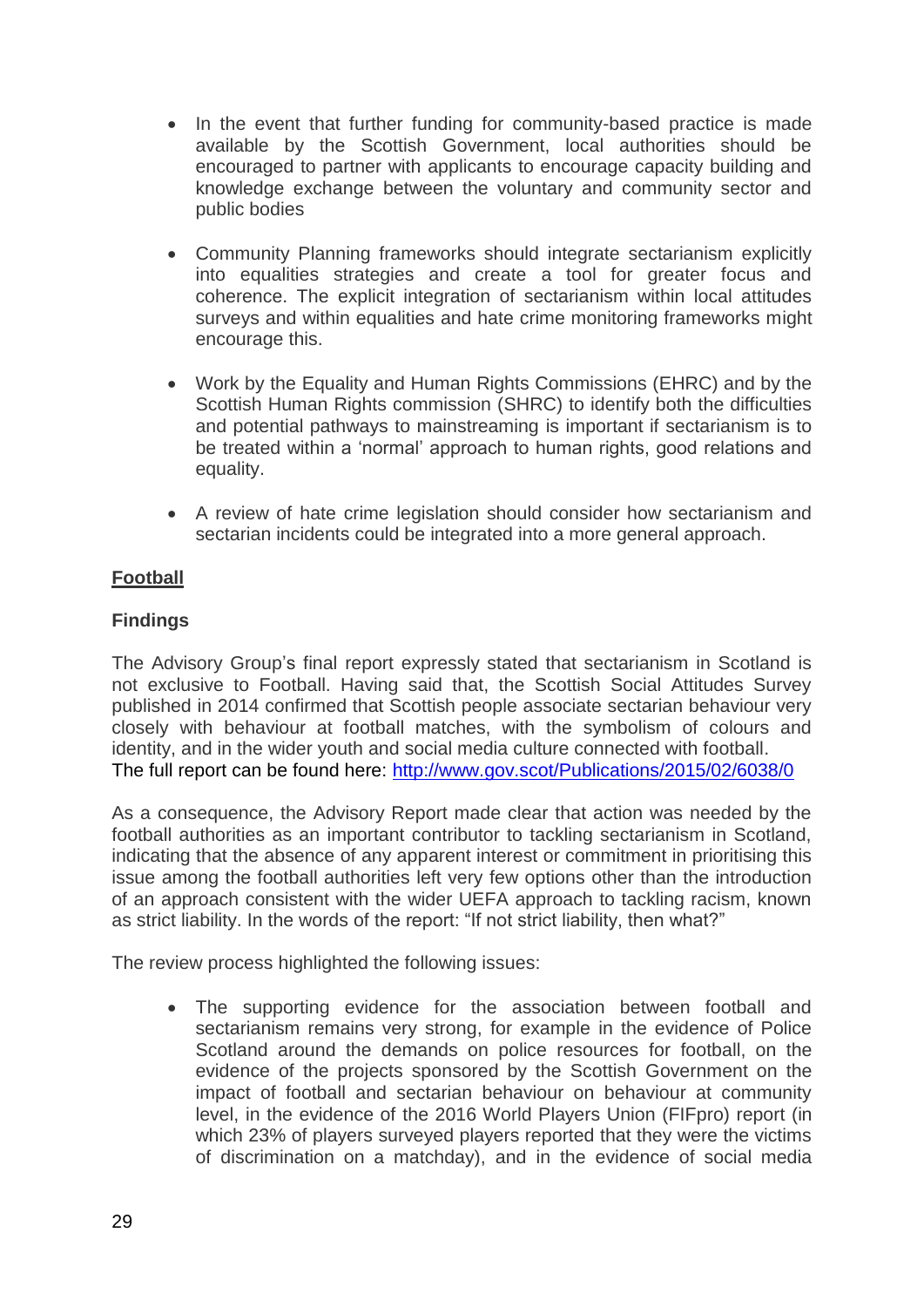being used in an extremely aggressive and sometimes intimidatory manner.

- Discussions with the SPFL and the Scottish FA in relation to tackling sectarianism remain frustratingly circular. There appears to be a belief that football is singled out as a 'scapegoat' for a more general social issue and that football authorities and clubs have little scope to act independently. Issues of sectarianism in Scotland are often minimised or attributed largely to other elements in society. The authorities highlighted the role of wider social pressures and of the media in encouraging the use of terms such as 'battle' and war' in relation to football. Of the very wide range of interests and institutions we talked to – including other areas where blame has long been attached, such as education and marches and parades) – the place where we encountered the most consistent resistance to taking responsibility for further action was in football.
- The evolution of sectarianism from strictly 'religious' antagonism to political/ethnic/cultural rivalry is presented as evidence that the issue no longer requires attention. Football authority officials also expressed the view that there has been significant change over the last 5 years and a sharp reduction in sectarian singing at matches.
- Since the final Advisory Group report, the football authorities have engaged directly with officials from the Scottish Government, while making clear that they do not support the strict liability approach. In its place, the football authorities have proposed a revised and more robust approach to tackle unacceptable conduct, including, but not restricted to, sectarian behaviour. Indeed, it is the view of the football authorities that the use of so-called 'pyros' or flares at football grounds is currently more of a risk to supporter safety. Once these changes have been approved by the SPFL Board, the evaluation and monitoring of unacceptable conduct should begin by the start of the new 2017-18 football season.
- The Scottish FA have invested £30,000 in the Supporter Liaison Officer programme across Scotland – funding matched by the Scottish Government – and appointed a Diversity and Inclusion Manager to work with relevant organisations and to create a co-ordinated programme of education to serve the whole of Scottish Football.
- In relation to grassroots football, the Scottish FA emphasised the significance of 'Positive Coaching Scotland.' This is focussed on young players and aims to promote positive values, although it does not directly address sectarianism in football.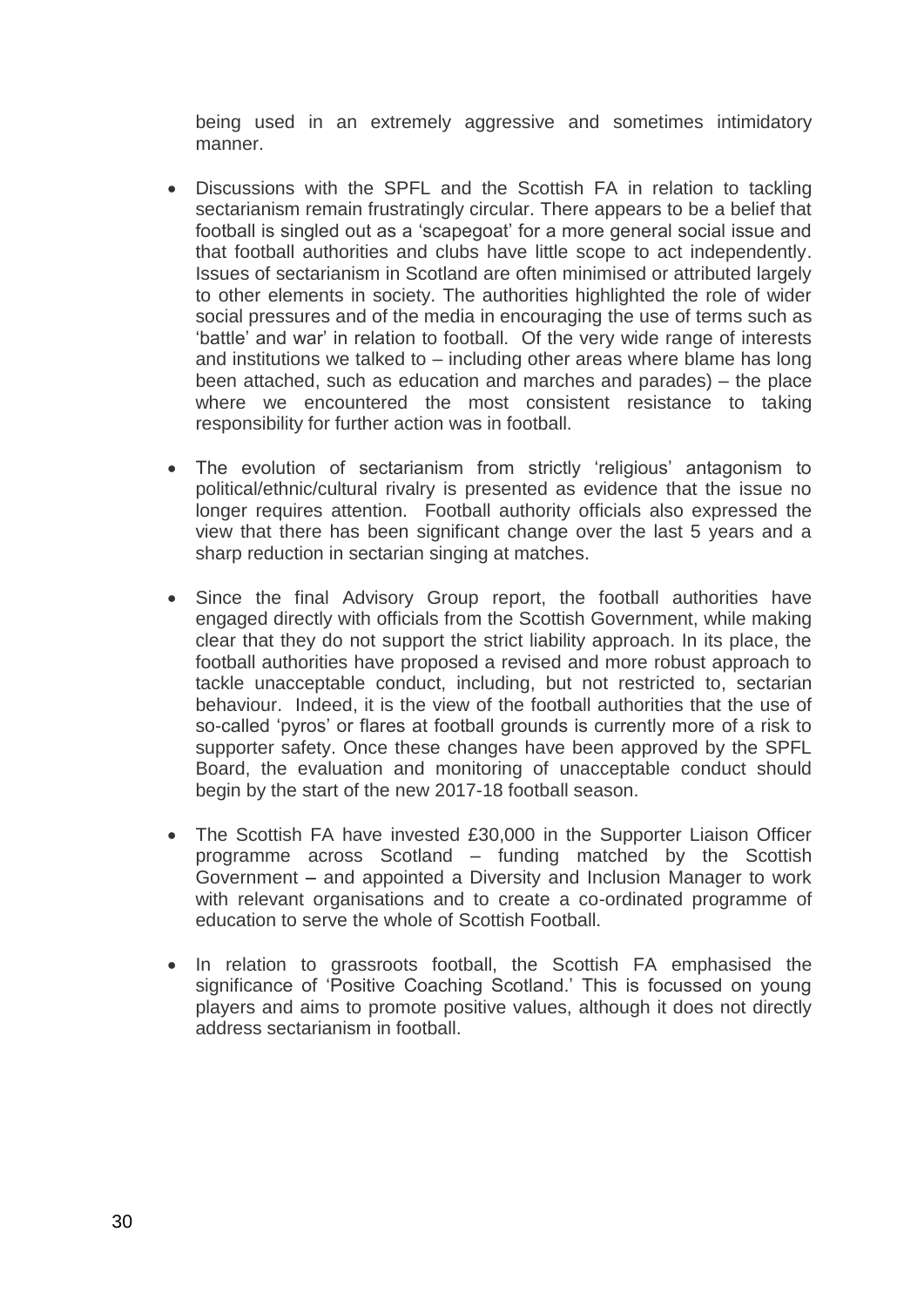# **Recommendations**

I make the following recommendations:

- Change in the approach to displays of sectarianism or the expression of sectarianism in public in Scotland will not occur without change in the culture of football. This is not a question of singling out football for blame or of an exclusive focus on football. On the contrary, the current focus on football has become inevitable because it is the most obvious area of Scottish life where the expression of hatred on sectarian grounds is tolerated, normalised and yet simultaneously denied, with those who point this out dismissed. Every effort should continue to be made to involve the football authorities, clubs, supporters organisations and youth organisations directly in active measures to address sectarian behaviour and attitudes in football.
- In its final report, the Advisory Group was careful to underline that football was only one part of the jigsaw of sectarianism in Scotland. The Group also recognised the risk that external solutions such as strict liability could have unintended consequences which could be avoided through a constructive and collaborative approach to addressing sectarianism with those directly involved in football. The continuing reluctance of the football authorities to demonstrate serious commitment on this issue, means that strict liability must remain a real and present option.
- The football authorities have brought forward proposals to improve their ability to address unacceptable conduct. They have worked closely with the Scottish Government Active Scotland policy team to develop initial proposals in this area. While these are obviously welcome, I am sceptical that they will be sufficient to change the evident sectarian behaviour in Scottish football, and I remain seriously concerned that the primary concern of the authorities remains to avoid responsibility rather than to take action. However, in keeping with the spirit of the Advisory Group's Report that change should be evidence-based and collaborative, the sincerity and effectiveness of these proposals must now be explicitly and fully tested. Mechanisms to monitor and evaluate progress should be identified as soon as possible so as to allow shared evaluation of the outcomes from next season in 2017-18. At minimum, a successful outcome must be evidenced by:
	- A measurable reduction in police presence before, during and after football matches required to prevent violence or disturbance.
	- Measurable evidence that sectarian singing at football matches has reduced and has been replaced by other forms of identification.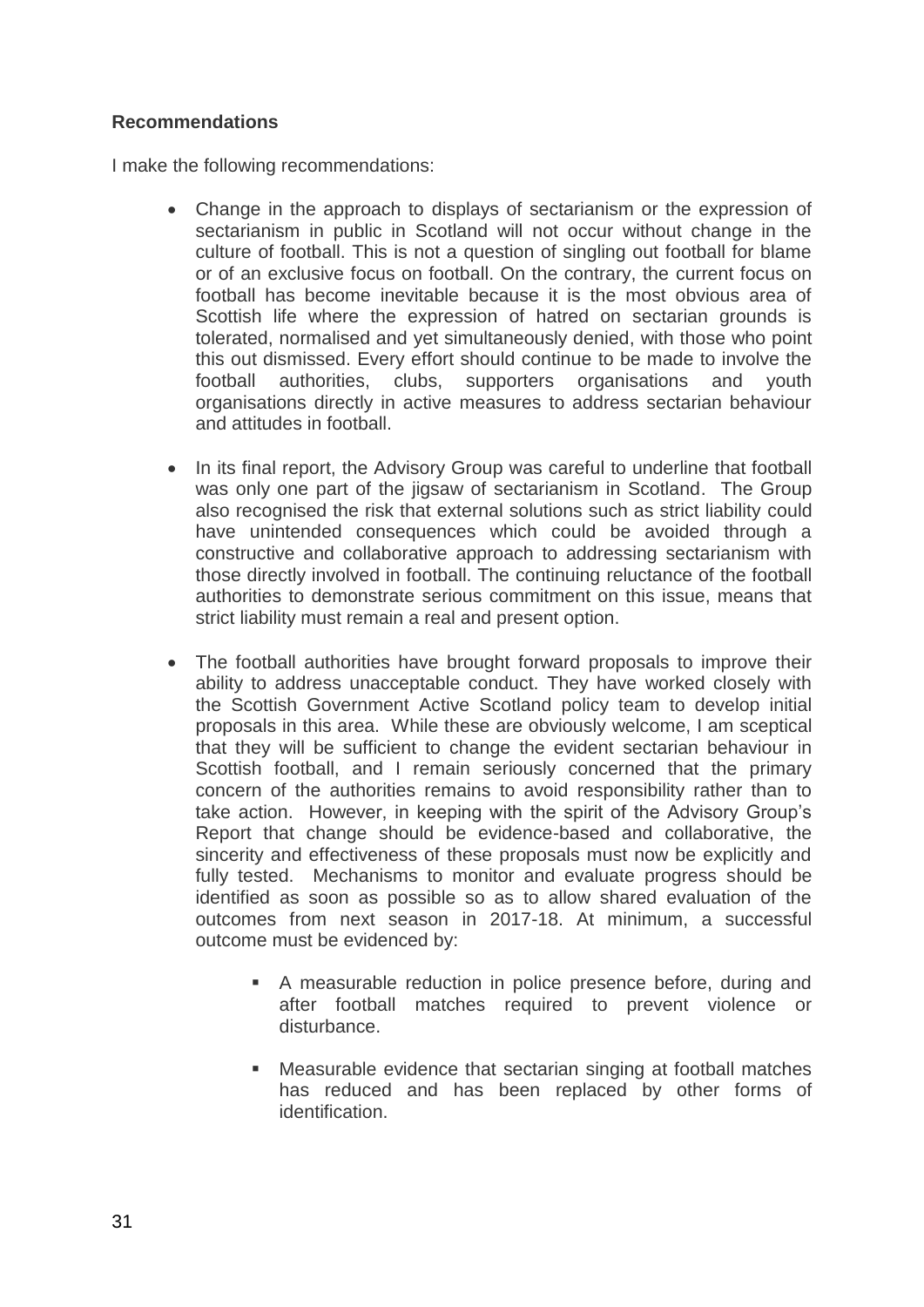- Measurable evidence that Positive Coaching Scotland is effective in addressing issues among young football, including sectarianism.
- A measurable reduction in the reports of abuse of players by members of the crowd.
- Measurable evidence of a reduction in aggressive and intimidatory social media associated with football and sectarianism.
- A commitment, including a financial commitment, by football clubs and authorities to anti-sectarian programmes with young people, including active engagement with projects supported by the Scottish Government.
- A baseline study to enable a monitoring framework should be established by agreement with the Scottish Government, the football authorities, Police Scotland and other relevant stakeholders. The outcomes of robust monitoring and evaluation on this basis should be published annually to allow for a genuine debate about the extent of sectarian behaviour and attitudes in football, its impact on culture and the effectiveness of measures to reduce it, and to help further reviews.
- Consideration should be given to ensuring that sectarian aggression is fully included within any revised definition of hate crime in Scotland.

# **Education and Young People**

#### **Findings**

Education and tackling sectarianism among younger people remains a priority. The Advisory Group was clear that change in this area needed to be effective and consistent. The Review found:

- Following work sponsored by the Scottish Government to tackle sectarianism, the quality of educational resources available to teachers and facilitators to deal with sectarianism has improved. However, it is impossible to tell how often these are used in the classroom and how they are integrated into the curriculum on other equalities.
- Ensuring consistency of approach on equalities issues across all schools in Scotland remains important. While the needs and priorities of schools may vary, this remains an issue of uncertainty.
- Resources and teaching materials depend on confident teachers and support. Opportunities to develop good practice and support teacher training in this area continue to depend on committed individuals and schools.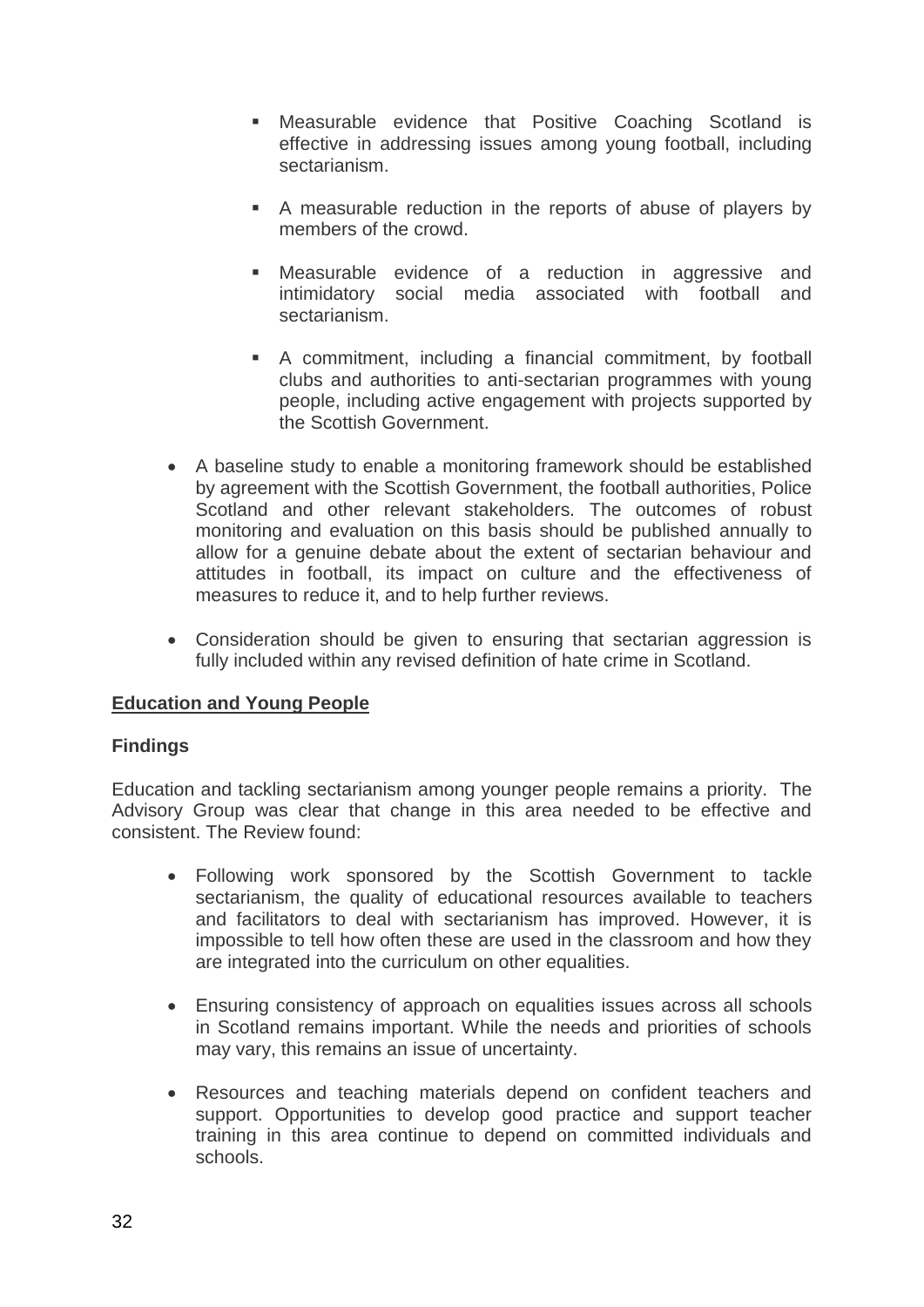- The Advisory Group was clear that tackling sectarianism was not dependent on the closure of one sort of school or another. However, they were also clear that progress depended on active local partnerships and relationships developing between schools at local level. It is not clear that this has been a priority to date.
- The importance of peer education and youth work approaches was highlighted by the Advisory Group. The use of web resources was widely praised as a model of how youth work can support intervention not only on sectarian issues but on all equalities issues.

#### **Recommendations**

I make the following recommendations:

- It is important that Education Scotland is seen to lead on equalities issues in schools, including sectarianism. Maintaining a visible commitment to this issue in the coming years is vital, especially after the publication of resources on 22 February.
- Mechanisms to monitor the use of resources would help to ensure that change is supported in the classroom and with young people.
- Highlighting the importance of monitoring equalities within inspection in schools should be considered. This would offer an opportunity to recognise models of good practice, as well as identifying practical opportunities for improvement. Sectarian issues should be explicitly part of any equalities inspection framework.
- Local partnerships between schools of different backgrounds should be encouraged, including sharing of resources and topics of interest.
- The inclusion of anti-sectarianism as an element in teacher education remains an area for active development.
- Youth work providers should be encouraged to learn from the experience of the groups funded by the Scottish Government under its tackling sectarianism programme as a model for other equalities issues.

#### **Other Issues**

#### **Findings**

In the course of this Review a number of other issues were raised which merit direct comment:

• The value of a community-based approach was emphasised by many people including local authorities and VAF. While the Advisory Group was clear that funding should not be permanent or create a separate 'sector', this review was made aware of the value of the capacity which voluntary